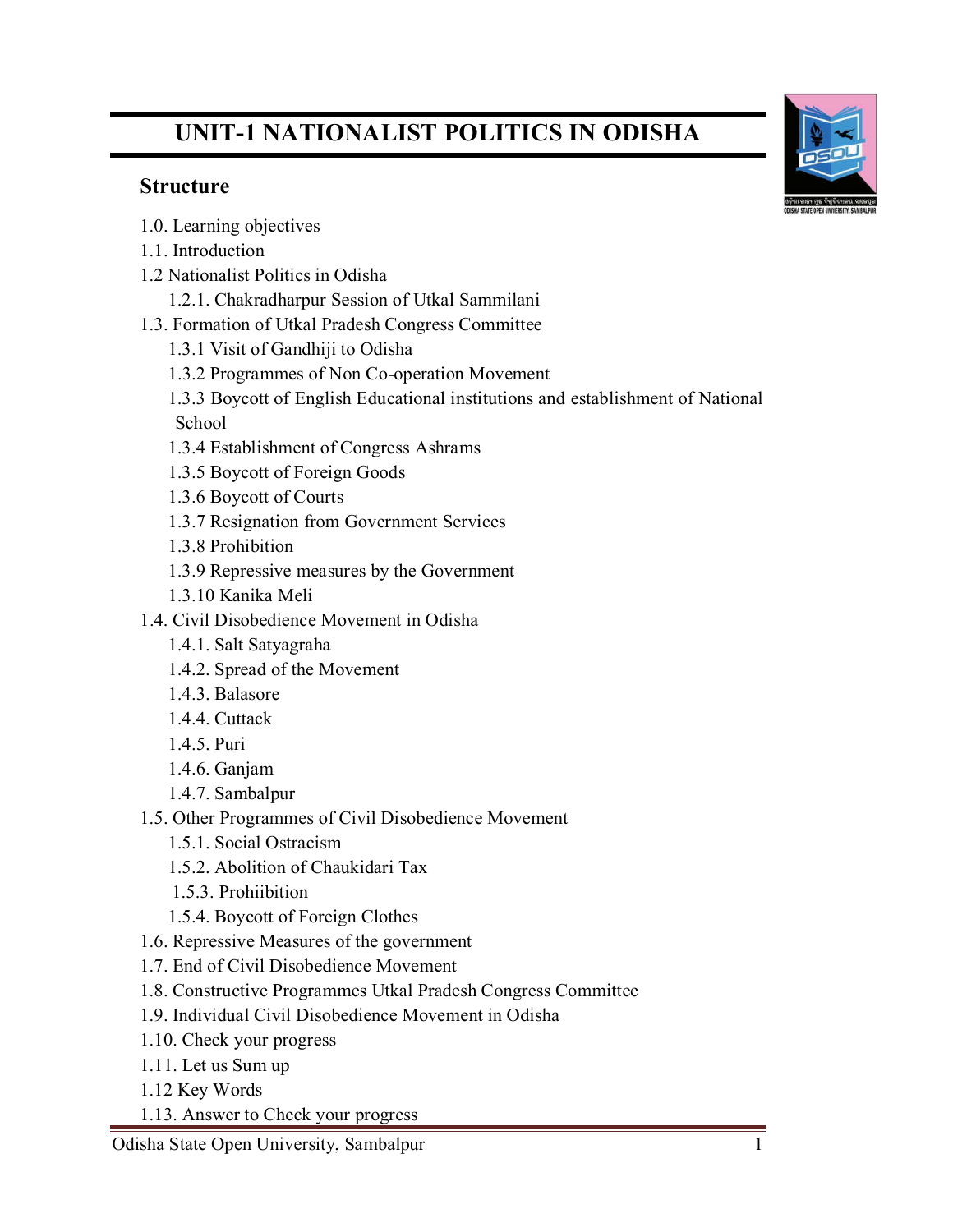# **1.0 LEARNING OBJECTIVES**

This chapter will discuss the nationalist polities in Odisha. The first two Gandhian movements, like the Non-Cooperation movement and Civil Disobedience Movement will be discussed here. After studying this lesson, the learners will be able to



- Know the nationalist polities in Odisha
- Understand the Non-Cooperation Movement in Odisha
- Know about Civil Disobedience Movement in Odisha

# **1.1 INTRODUCTION**

The second half of the 19th country witnessed the rise of nationalist consciousness in India. After a long rule in India, nationalist feelings blossomed in the minds of the oppressed and suppressed India. The whole of India plunged into the stream of nationalism. Odisha being a part of the nation showed unprecedented enthusiasm in it. Nationalism started in Odisha in two ways. The first was the unification of Odia speaking regions, which were there under different administrative divisions**.** Secondly, Odisha was involved with the mainstream nationalist movement in the later period. Under the banner of "Utkal Sammilani", founded by Madhusudan Das, the Odia speaking areas were united. With the emergence of Gopabandhu Das, the Utkal Sammilani was merged with the idea of the Indian National Congress, and a new era started thereof. The two Gandhian Movements like Non Cooperation movement and Civil Disobedient Movement were undertaken in Odisha vigorously.

# **1.2 NATIONALIST POLITICS IN ODISHA**

Before forming a separate province of Odisha, in 1936, different Odia speaking regions were there under administrative division of the then central province, Madras province and Bengal province. The then Odisha was only Cuttack, Puri and Balesore. And these areas were under the province of Bengal. For higher education, the people of these areas had to go to Calcutta University. Lack of communication, the distance of Calcutta University and the economic condition of students of these regions were different hindrances to take education there. That is why when the political consciousness in Bengal was high, that was very low or absent in the Odia speaking areas. Even the Odisha was not represented on the national platform. The Bengali elites dominated them. Demands of the Odias were not being put forth on a national platform. That is why the Odias wanted to have an organization of their own to ventilate their grievances. And in this line, the "Utkal Union Conference" was formed in 1903, under the leadership of Utkal Gourab Madhusudan Das. And between 1903 to1920, the "Utkal Sammilani" was the most important political organization in Odisha. The people associated with this organization were some middle-class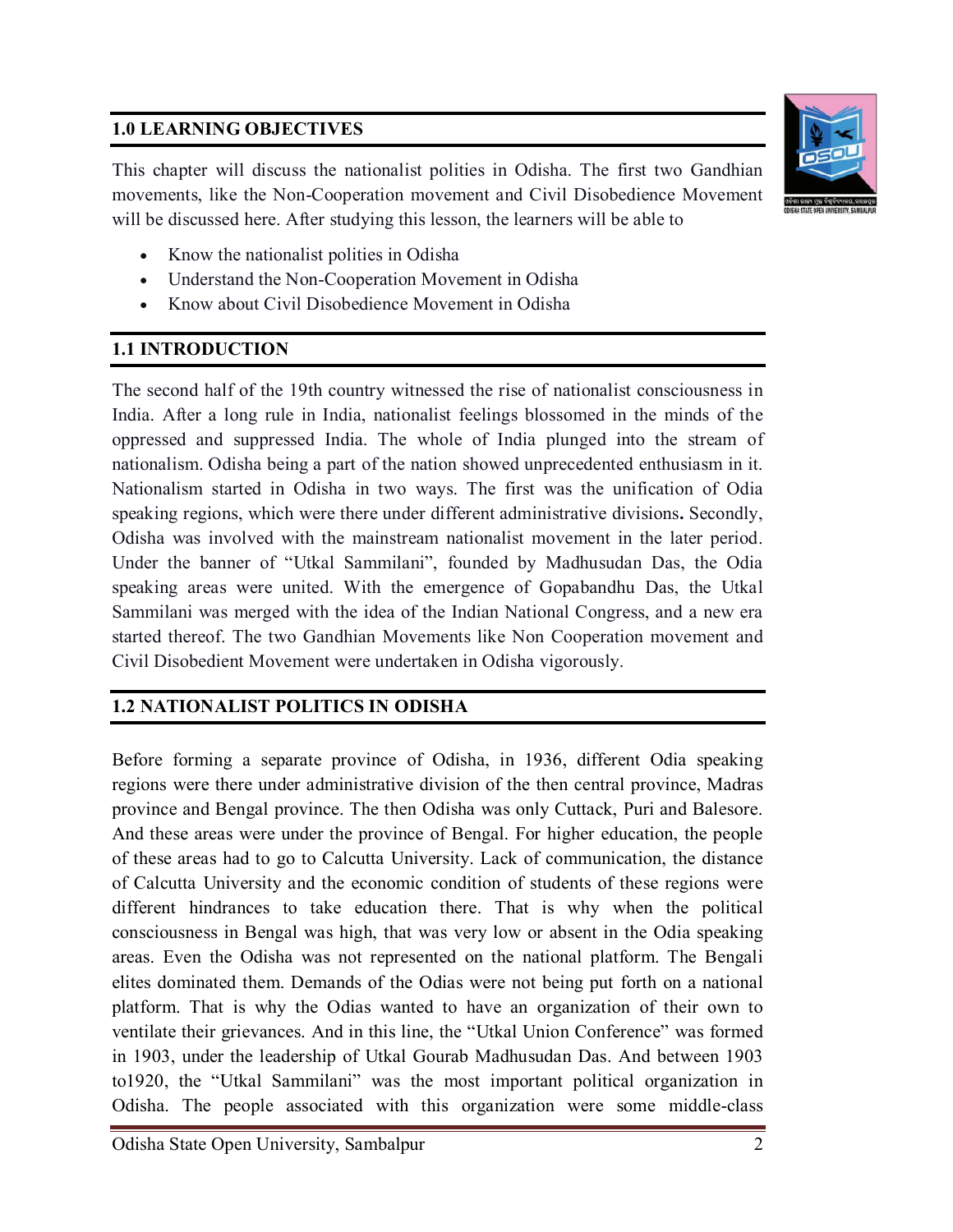intelligentsia and rulers of princely states and Zamindars. The political awakening was confined to them in the 1st two decades of the 20th country and did not percolate to the ordinary people. The primary objective of the "Utkal Union Conference" was to unite the Odia speaking people and regions which were under different providences. And till 1920, the sole leader of this organization was Madhusudan Das, who undertook all activities in the line of the moderates. He was getting the support of moderate leaders like R.N. Bhanja Deo, Baikuntha Nath De, Harihar Panda and Biswanath Kar etc. They had firm faith in the British sense of justice and fair play.

With the advent of Gopabandhu Das in Odisha politics, a complete change took in the ways and activity of the Utkal Union conference. A conflict of ideas took place between the two great sons of Odisha like Madhusudan and Gopabandhu. Ultimately Gopabandhu became victorious and dominated Odisha politics to words in 1920. Under the leadership of Gopabandhu Das, as many as 35 delegates from Odisha attended the Nagpur session of the Indian National Congress in 1920. Prominent among them were HarekrushnaMahatab, Mukunda Prasad Das, Jagabandhu Singh, JadumaniMangaraja, Bhagirathi Mahapatra, Niranjan Pattnaik, Chandra Sekhar Behera, Dharanidhar Mishra. The National leaders accepted the resolution for the formation of a provincial congress committee based on language. The resolution of non-cooperation was passed by Congress.

#### **1.2.1. Chakradharpur session of Utkal Sammilani**

After attending the Nagpur session of the Indian National Congress, the leaders of Odisha attended the Chakradharpur session (1921) of Utkal Sammilani. The session was presided over by Jagabandhu Singh, an advocate of Puri and a close friend of Gopabandhu Das. Gopabandhu Das mainly influenced the proceedings of the session. The leaders felt that the Sammilani remained isolated from the ordinary people. The delegates accepted the objectives and programs of the Indian National Congress and merged the Utkal Union Congress with the congress organization. And after that, till 1928, Gopabandhu was the undisputed leader of the Utkal Pradesh Congress Committee.

# **1.3. FORMATION OF UTKAL PRADESH CONGRESS COMMITTEE.**

Based on the formation of a provincial congress committee on a language basis, the Utkal Pradesh Congress Committee was formed. Gopabandhu Das became the president of the committee. The committee nominated Ekram Rasul as vice president, Bhagirathi Mahapatra, the Secretary and Brajabandhu Das as joint secretary. Other committees and sub-committees were also formed. In different regions, different leaders were given leadership for organizational work. HarekrushnaMahatab in Balasore, Nilakantha Das in Sambalpur, Godabarish Das in Singhbhum, JadumaniMangaraj in Kendrapada, Jagabandhu Singh and Krupasindhu Mishra in Puri, Rajakrushna Bose in Jajpur, and Bhagiarati Mahapatra in Cuttack Sadar were given organization work.



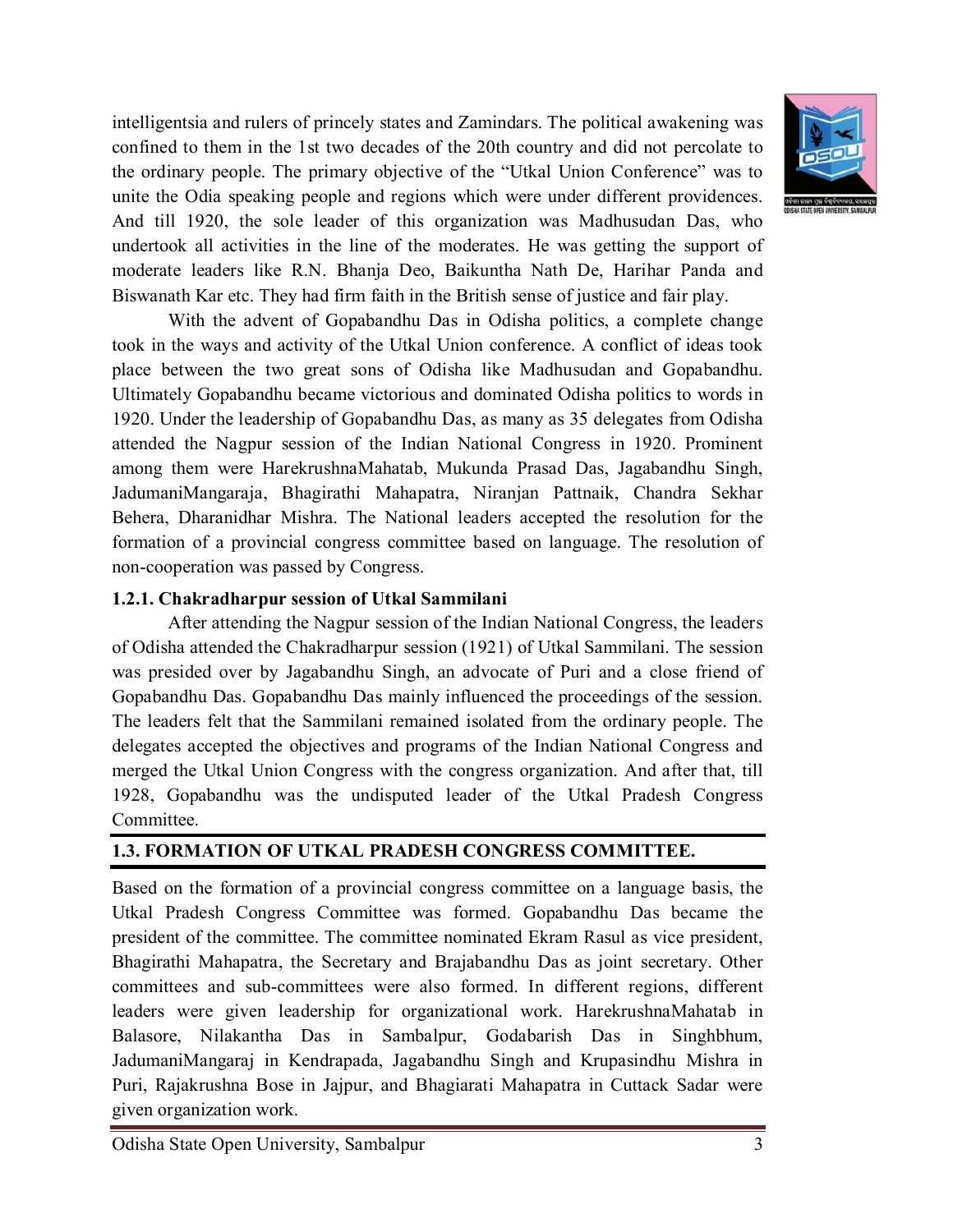#### **1.3.1. Visit of Gandhiji to Odisha**

The visit of Gandhiji to Odisha in March 1921 was an important event during the Non-Co-operation Movement. It encouraged the congress workers of Odisha. On the occasion of Dolapurnima, Mahatma Gandhi arrived at Cuttack with Kasturba on 23rd March 1921. On the riverbank of Kathajodi, he addressed in the mammoth gathering. After that, he met lawyers, students, women in different places and explained the significance of Non-Co-operation. Then he visited regions like Bhadrak, Puri, Satyabadi and Berhampur. He emphasized more enrollment and collection of the Tilakswaraj fund. Programmes of village reconstruction, the opening of national school, working of the panchayat, production khadi as village industry and removal of untouchability were the other programmes he focused on. He also visited Satyabadi Bana Vidyalaya to see its functioning. Gopabandhu Das was in constant touch with Gandhiji throughout his tour.

#### **1.3.2. Programees of Non- Cooperation in Odisha**

Different programmes like boycott of foreign goods, courts and educational institutions, use of Khadi and charkha, hindhumuslim unity, eradication of untouchability, prohibition and spread of national education were carried out throughout Odisha.

#### **1.3.3. Boycott of English educational institutions and establishment of national school**

The students of Zilla School, Sambalpur, were the first in Odisha to boycott their educational institution. Student leaders like Laxminarayan Mishra, Jagannath Mishra, Nrushingha Guru left the Zilla school and joined the Non-Co-operation Movement. Subsequently, students from undivided Cuttack, Puri, Balasore boycott school and join the movement. Prominent leaders like Harekrushna Mahatab, Nabakrushna Choudhry, Nityananda Kanungo, JadumaniMangaraj and others also left their studies and plunged into the stream Non-Co-operation Movement. The Satyabadi Bana Vidyalaya, established by Gopabandhu Das in 1909, played a prominent role in imparting national education to the students. Many national schools were established in Sambalpur, Berhampur, Chakradharpur, Balasore, Bhadrak, Jagatsinghpur, Soro, Basta and Paralakhemundi. Spinning and weaving were taught along with general education to the pupils. To coordinate the activities of all these schools, The Utkal Sahitya Sikhya Parishad was established with Nandakishore Das as secretary.

#### **1.3.4. Establishment of Congress Ashram**

To train and provide shelter to the Satyaghrahis, the party leaders established many training centres or Ashrams in places like Puri, Cuttack, Balasore, Jagatsingpur, Sakhhigopal, Soro, Bhadrak etc. Lesson on truth, non-violence, Satyagraha, spinning and weaving were imparted in these Ashrams. Swaraj Ashram of Cuttack, Alaka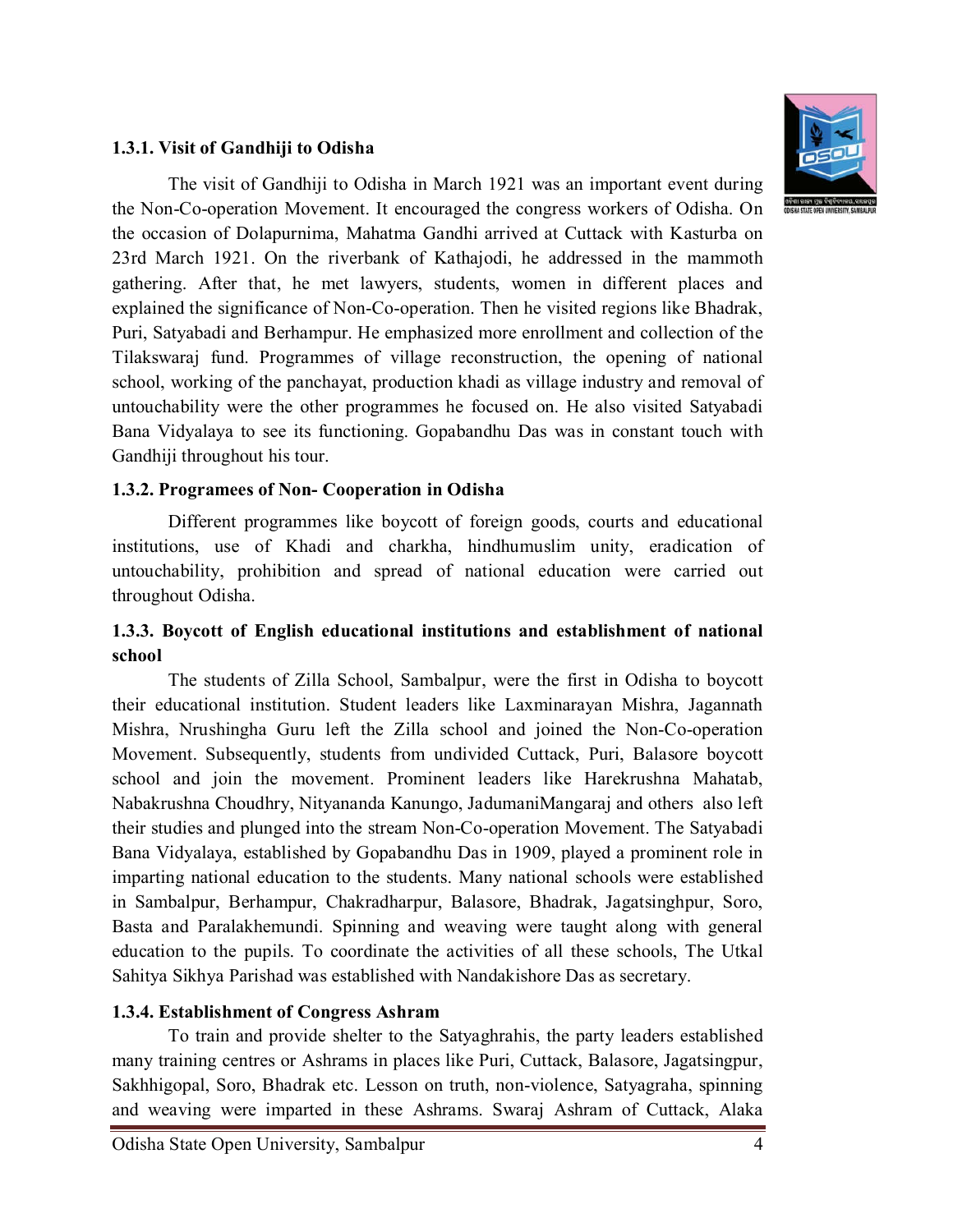Ashram of Jagatsingpur under Bhagirathi Mahapatra and Gopabandhu Choudhury, Swaraj Mandir of Balasore under HarekrushnaMahatab were the prominent Ashram of that time. The Swaraj Sebak Sangha was established at Cuttack to coordinate the activities of the students who participated in the movement.



## **1.3.5. Boycott of Foreign Goods**

 Boycott of foreign goods was another program of the Non-Co-operation Movement. People all over Odisha boycotted foreign goods and used Swadesi goods. The Satyagrahi persuaded the cloth merchant of Cuttack, Puri, Balasore, Sambalpur to stop the import of foreign clothes. Merchant selling foreign clothes of Balasore were socially ostracized. People publicly burnt foreign garments. Under the leadership of Rama Devi, women organized bonfires of foreign clothes to bring awareness among the public of Cuttack. Even the Odia labour working in cotton mills of Kolkata refused to carry the boxes containing foreign garments. Gopabandhu Das persuaded the people to wear Khadi instead of foreign clothes on festive occasions. The Satyagrahis created public awareness to popularize "Charkha". Public consciousness to boycott foreign goods and use of Swadesi goods was created through nationalist writings. Niranjan Pattanayak played a significant role in popularizing Khadi in Berhampur.

#### **1.3.6. Boycott of Courts**

 Another programme of the Non-Cooperation Movement was a boycott of courts. Gopabandhu Das left the practice earlier. Bhagirathi Mahapatra of Cuttack, Achutyananda Purohit and MahendranathBarma in Sambalpur and Biswanath Das of Berhampur left their legal practice jointed the movement. They persuaded the people to boycott courts and judicial institutions and to establish local panchayat to get justice. Nationalist poet Banchanidhi Mohanty of Bhadrak and Goura Mohan Das of Srijong of Balesore district tried to administer justice to the ordinary people by establishing local adalats. Similar local adalats were established in Aul, Jajpur and Tritol.

#### **1.3.7. Resignation from Government Services**

Many Government servants working in different capacities resigned to join the Non-Co-operation movement. Prominent among them were Pandit Lingaraj Mishra from the post of the profession of Sanskrit from Muzzafarpur Government college, Nilakantha Das from the post of professor of Odia from Calcutta University, GopabandhuChoudury from the post of deputy magistrate of Bargarh, Surendra nath Das from the post of Sub-inspector of Balesore, Mahammad Hanif from the post of exercise sub-Inspector, Purna Chandra Das and Raghunath Mishra resigned from teachership from Government schools. Similarly, Kshetra Mohan Mohanty and Haricharan Mohanty left the post of a Government clerk. Chandra Sekhar Behera of Sambalpur resigned from the post of clerk of Nagpur Secretariat. Those Salyagrahis spread the message of Gandhiji in their respective areas.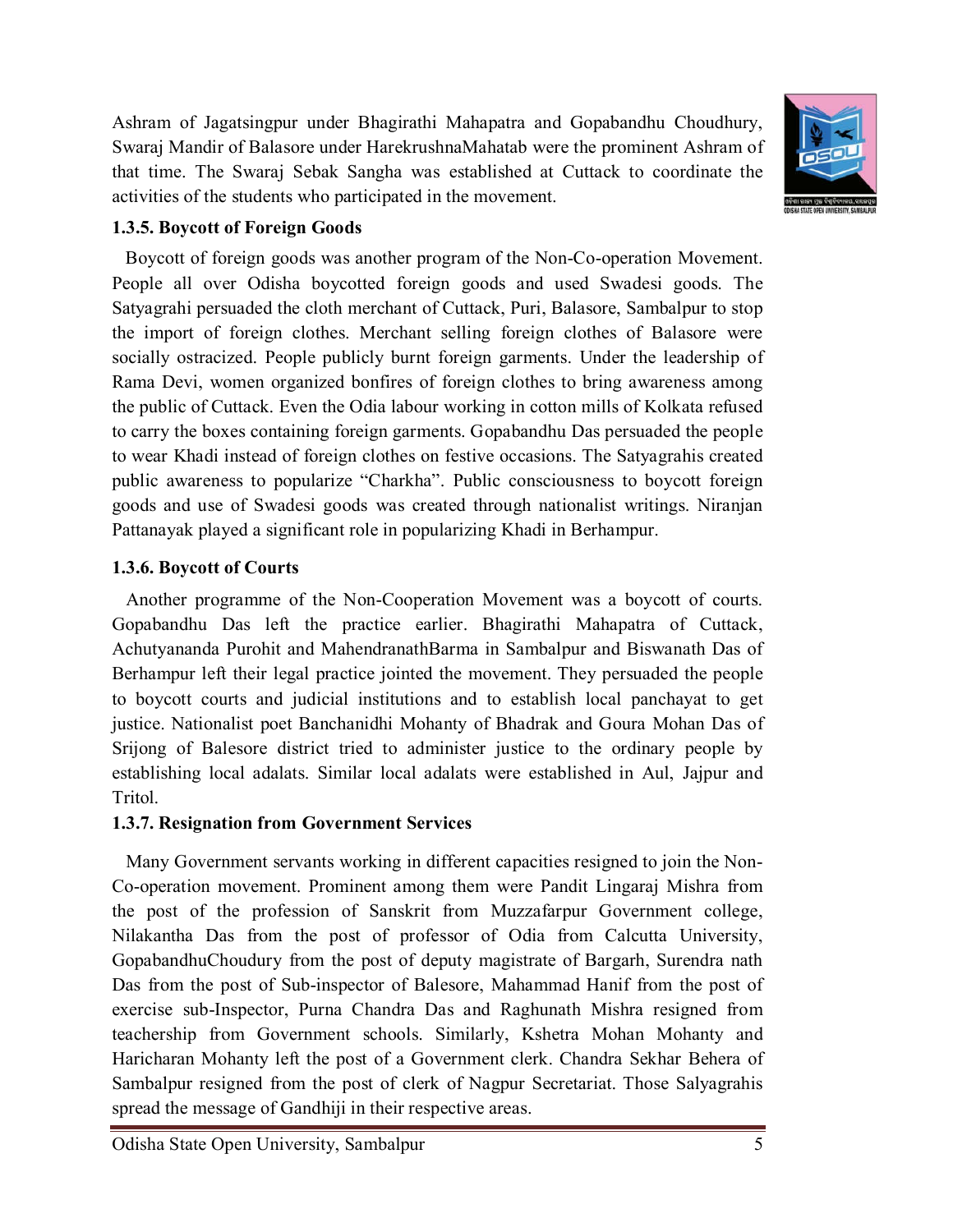

#### **1.3.8. Prohibition**

Prohibition was another important programmeof the Non-Co-operation Movement. Satyagrahis used to picket before the liquor shops and persuaded the people not to use any type of intoxicant. Gandhiji'sprogramme of prohibition was immensely successful in Odisha.

#### **1.3.9. Repressive Measure by the Government**

The British government adopted various measures to suppress the tide of the Non-Cooperation Movement. Lathi Charge and flogging were very common. For the publication of one article against the government in his "Samaj" daily, Gopabandhu was sent to jail. The Mishra press of Sambalpur was fined Rs 25/- for printing a poem captioned Swaraj Sangeet. The police arrested many leaders like HarekrushnaMahatab, Mathura Mohan Behera, Banchhanidhi Mohanty, DaitariSahu, KamruddhinHak, Balaram Das, Laxminayaran Mishra and many others. Due to the Chauri Choura incident of 5th February 1922, Gandhiji stopped the Non-Co-operation Movement. After that, the Non-Co-operation Movement was also suspended in Odisha.

#### **1.3.10 Kanika Meli**

The Kanika rebellion was another important event in Odisha duping Non Co-operation Movement. Raja Rajendra NayaranBhanja Deo of Kanika was very powerful and a great supporter of the British authority. By imposing heavy taxes and land revenue he exploited the peasant. The Satyagrahis came to know about the injustice and exploitation of the peasants of Kanika. They requested the king to take some benevolent step. But the king ignored it. Consequently there was a rising in Kanika known as Kanika Meli. The Raja suppressed the revolt with the help of the British. As a result of which two persons died and many more injured due to police firing. The Kanika incident became public through the "Samaj" and "Utkal Deepika". Congress leaders were not allowed to enter Kanika. Gopabandhu Das and Bhagirathi Mahapatra were arrested in charge of breaking the laws and were sent to Hajaribag jail.

 The non-co-operation movement was carried out by the leader of Odisha very successfully. People of Odisha boycotted foreign goods and adopted Swadeshi goods. The Visit Mahatma Gandhi promoted the men and women to follow the ideal and philosophy of Gandhiji and participated in the movement vigorously. Although the British Government suppressed the movement, still many leaders were created to carry forward the struggle in future.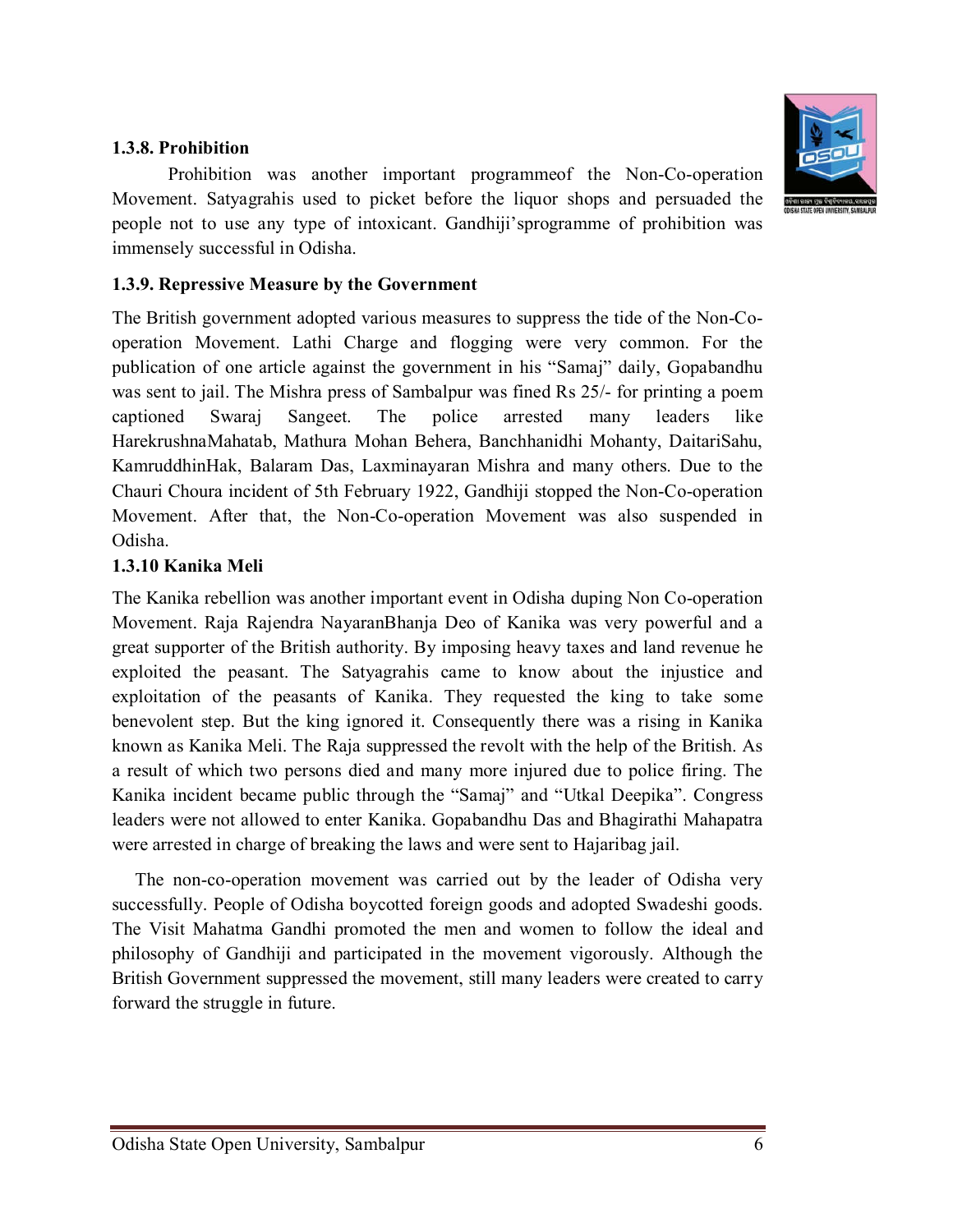# **1.4. CIVIL DISOBEDIENCE MOVEMENT**

The Civil Disobedience Movement was another remarkable movement in the nationalist politics of Odisha. After the authorization of Gandhiji to launch the Civil Disobedience Movement in 1930 by the Congress working committee, Gandhiji started it by breaking salt laws at Dandi, a village of Gujrat coast. In Odisha the above discussion was received with great enthusiasm. Because Odisha, once upon was a great center of salt manufacture which has been hit by the government policy of salt monopoly. Hence forth efforts were going on to revive the manufacture of salt, but in vein. Imposition of salt law was considered as the worst form of exploitation by the colonial government. Salt was an essential commodity and any tax on salt was pinching the pocket of common man. People became happy to know that again thousands of families would earn their livelihood by manufacturing salt from sea water and selling it at low rate.

#### **1.4.1 Salt Satyagraha**

The Utkal Pradesh Congress committee held a meeting held at Balasore, on 16th March 1930 to resolve to break the salt law as a starter of the Civil Disobedience Movement. It was after the death of Gopabandhu Das in 1928, Gopabandhu Choudhury took the leadership of Utkal Pradesh Congress committee. He was also requested to chalk out the programmes and the district congress committee was to recruit volunteers for taking part in the movement. Inchudi was selected to be an ideal place for salt satyagraha. Congress leaders like HarekrushnaMahatab and Surendranath Das made untiring efforts to organize satyagrahis at Balasore. On6th April Gandhiji broke the salt law**.** After that 21 satyagrahis of Odisha started their journey on foot from Swaraj Ashram of Cuttack. They were led by Gopabandhu Choudhury and Acharya Harihara. On 31st March leaders like Sudarshan Praharaj, Narayana Das, Akalananda Behera and SadasivaSadangi travelled to Balasore to explain to the people the significance of salt Satyagraha. Gopabandhu Choudhury was arrested on 8th April. After his arrest Acharya Harihar led the movement. Women leaders like Rama Devi and Malati Devi ceremoniously garlanded the satyagrahis at Cuttack before they left for Inchudi. On 12th April the satyagrahis reached Balasore and then they proceeded to Inchudi. Hundreds of people were gathered to give grand welcome to the satyagrahis. In the mean while women leaders like Rama Devi, MalatiDedvi, Kokila Devi, Janhabi Devi and Subhadra Mahatab had arrived at Inchudi. On 13th April Acharya Harihar waded into the sea and picked up some salt earth in the presence of thousands of people. Acharya Harihar and seven others volunteers were arrested by the police. But the satyagrahis defied the salt law with great enthusiasm. Women under the leadership of Rama Devi and Malati Devi violated the salt law by collecting salt earth on 20th April. The Satyagrahis had to face government atrocities by violating the salt laws in different phases.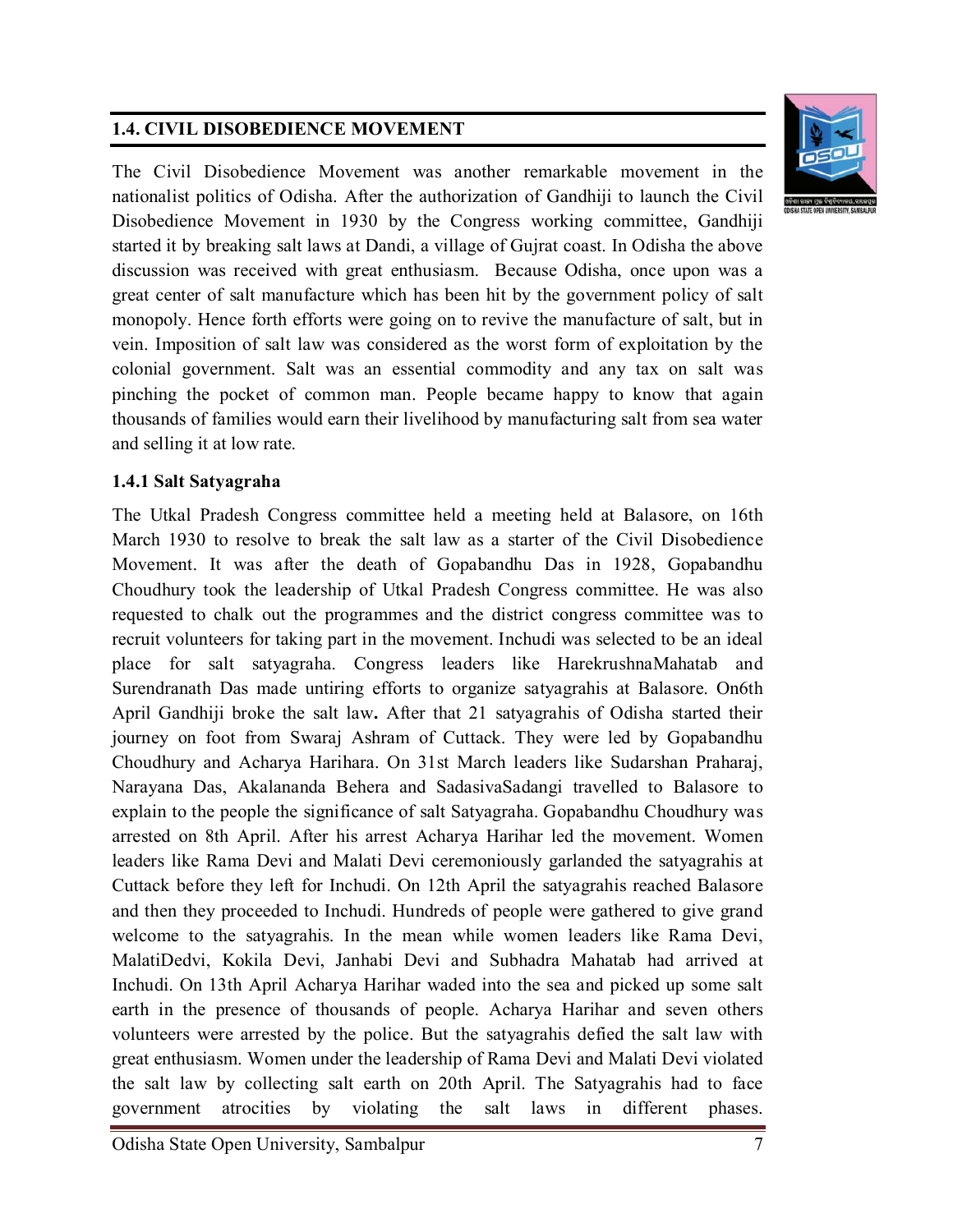LauhastambhaBahini of Cuttack, PatitapabanaBahani of Puri, GanjamBahini of Ganjam and Sambalpur Bahani of Sambalpur violated the salt law in different phases in Inchudi as if Inchudi had become second Dandi, a great place of pilgrimage of the satyagrahis.



## **1.4.2. Spread of the Movement**

#### **1.4.3. Balasore**

 The salt satyagraha started at Inchudi (Balasore) spread like wild fire to other parts of Odisha. It created lots of enthusiasm among the people. In different centers of Balasore like Sartha, Jamkonda, Iram, Chudamani and Bidehipur people broke salt law with great enthusiasm. People of Jamakonda responded well to this movement. At Sartha leaders like KarunakarPanigrahi, Biswanath Das, Nilambar Das and many others broke salt law with their supporters. Kuanrpur, Ratoi, Parikhi, Kharang, Gudi, Rajbala, Baita and the nearby villagers broke the salt law. A boy of fourteen years old Sadhucharan Mahapatra was in news to participate in the movement. Iram and Bidehipur (both in present Bhadrak district) were also famous for breaking salt laws. At Sundari, police resorted to lathi charge for the breaking of salt law. The women of the villages came and watched the satyagrahis overnight by the advice of Dr. KrupasindhuBhukta. Thus the Civil Disobedience Movement became very effective in Balasore district.

#### 1.4.4. **Cuttack**

 Kujang of Cuttack district was also another hot seat of salt satyagraha. On 8th May salt satyagraha started here under the supervision of Narayan BirabaraSamanta Roy, Rama Devi and Malati Devi. It was after the joining of Rani BhagyabatiPattmahadevi of Kujang salt satyagraha received great impetus. Under her leadership 500 women of different villages violated salt law. Salt satygraha was observed with great enthusiasm at Pardeep, Ersama, Kankardia, Chatua, Pardia, Kalipata. Leaders like Rama Devi, Malati Devi, Niranjan Ghose, Binod Kanungo, Bira Kishor Das moved from village to village to spread the movement.

#### **1.4.5. Puri**

 Under the leadership of Nilakantha Das and Jagannath Rath salt satyagraha was organized at Puri. Satyagrahis took active role in places like Kakatapur, Astaranga, Khandasahi, Singheswari, Kuhudi and Latara. On 22nd May 1930, the police resorted to lathi charge to suppress the satyagrahis. Nila Kantha Das and others leaders were arrested. But it did not affect the satyagrahis. They continued the satyagraha with great excitement and enthusiasm without caring for the police atrocities.

#### **1.4.6. Ganjam**

Biswanath Das, NirnjanPattnaik, Sashi bhusan Rath, NarsinghaSahu, DibakaraPattnaik, Sarala Devi and Malati Devi organized the movement in Ganjam.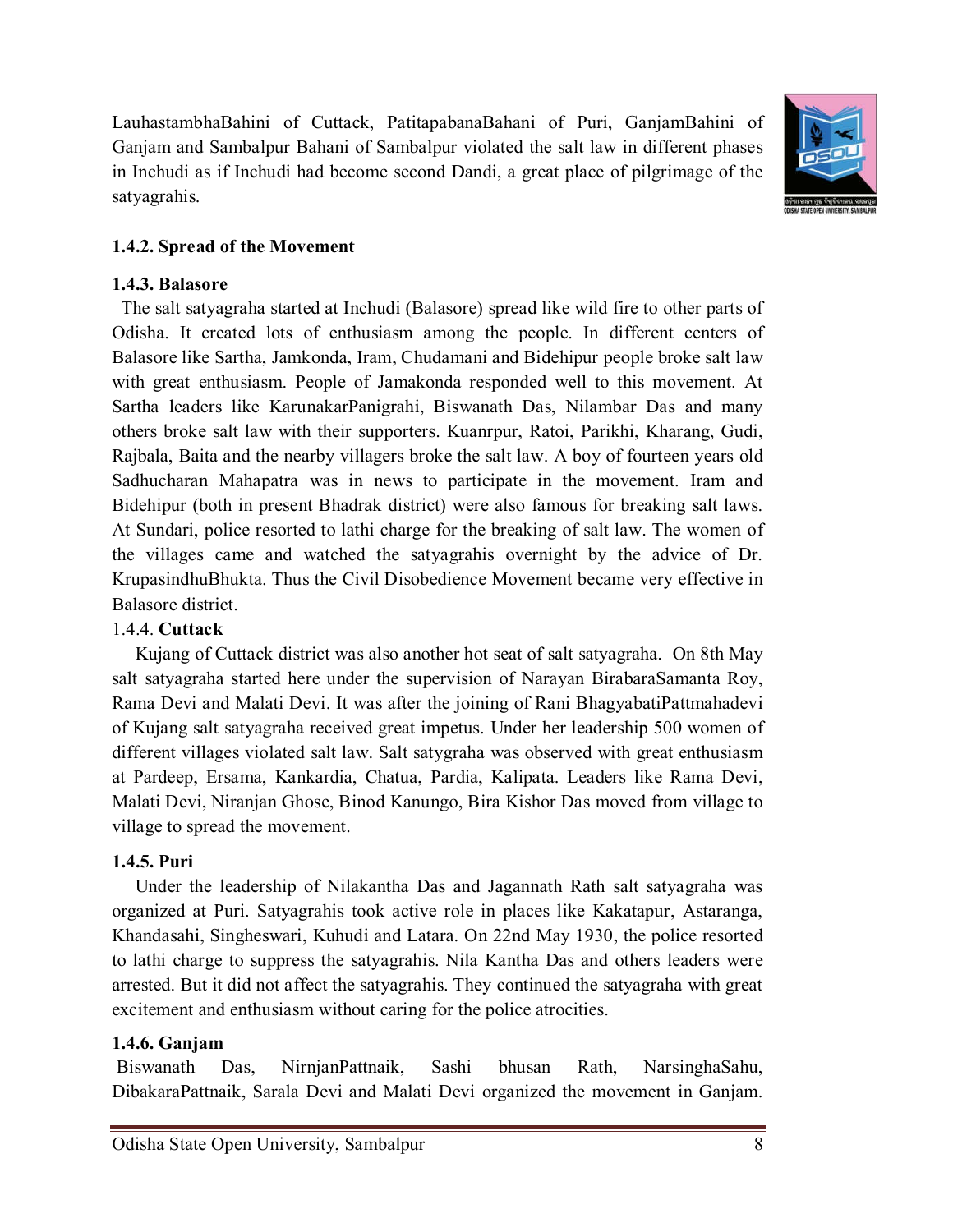Influenced by Rama Devi and Malati Devi large numbers of women participated in the movement. Ganjam, Huma, Laxmipur, Pallibandh, Jayantgarh were the centers of salt satyagraha. Although leaders like Niranjan Pattnaik and Sarala Devi were arrested, the movement did not weaken. Satyagrahis continued to violate the salt law without caring for police atrocities.



# **1.4.7. Sambalpur**

Sambalpur played prominent role in Civil Disobedience Movement of Odisha. Here the Satyagrahis were led by Laxminarayan Mishra. Other prominent leaders of this area like Dayananda Satapathy, GhanashyamPanigrahi form a Satyagraha Committee at Sambalpur. Four batches of Satyagrahis were sent by the Committee to defy the British laws and prepared contraband salt at different places of costal districts of Odisha. As Sambalpur was away from sea, here different other programmes were organizedto disobey the British authority.

#### **1.5. Other Programmes of Civil Disobedience Movement**

Apart from, the movement looked into other forms of programmes to disobey the British law like social ostracism, boycott of foreign goods, non-payment of choukidari tax and prohibition.

#### **1.5.1. Social Ostracism**

The Satyagrahi appealed the people to ostracize the government servant and their associates. At Rasulpur in Balesore district the young leader Sardar Surendra Nath Das explained to the people the significance of Satyagraha. Food grains and articles of daily consumption were no longer sent to the Motiganj market for sale. As a result police and other government servants were not able to get food stuff and other things and have to face lots of difficulties. Not only this even the journalist who were considered as the representative of the government were put into trouble by the people. On the persuasion of the Satyagrahis people refused to provide essential commodities to the police personnel. And for that many people were arrested by the police.

#### **1.5.2. Abolition of Chaukidari Tax**

Protest against Chaukidary tax and non-payment of other taxes was another programme of Civil Disobedience Movement. In this context the Satyagrahis persuaded many chaukidars to resign from government service. As a result of which many chaukidars resigned from their service. Gouramohan Das and Bidyadhar Rath of Srijang persuaded the people of different villagers not to pay chaukidari tax. As the police arrested some of the people of the village, there was severe public protect against it in May 1931. Many police personnel were injured due to skirmish between the villagers and the police. Thereafter, the district magistrate and superintendent of police started atrocities against the people which created disgraceful chapter in the history of freedom struggle. Women leaders like Rama Devi, Malati Devi and Kokila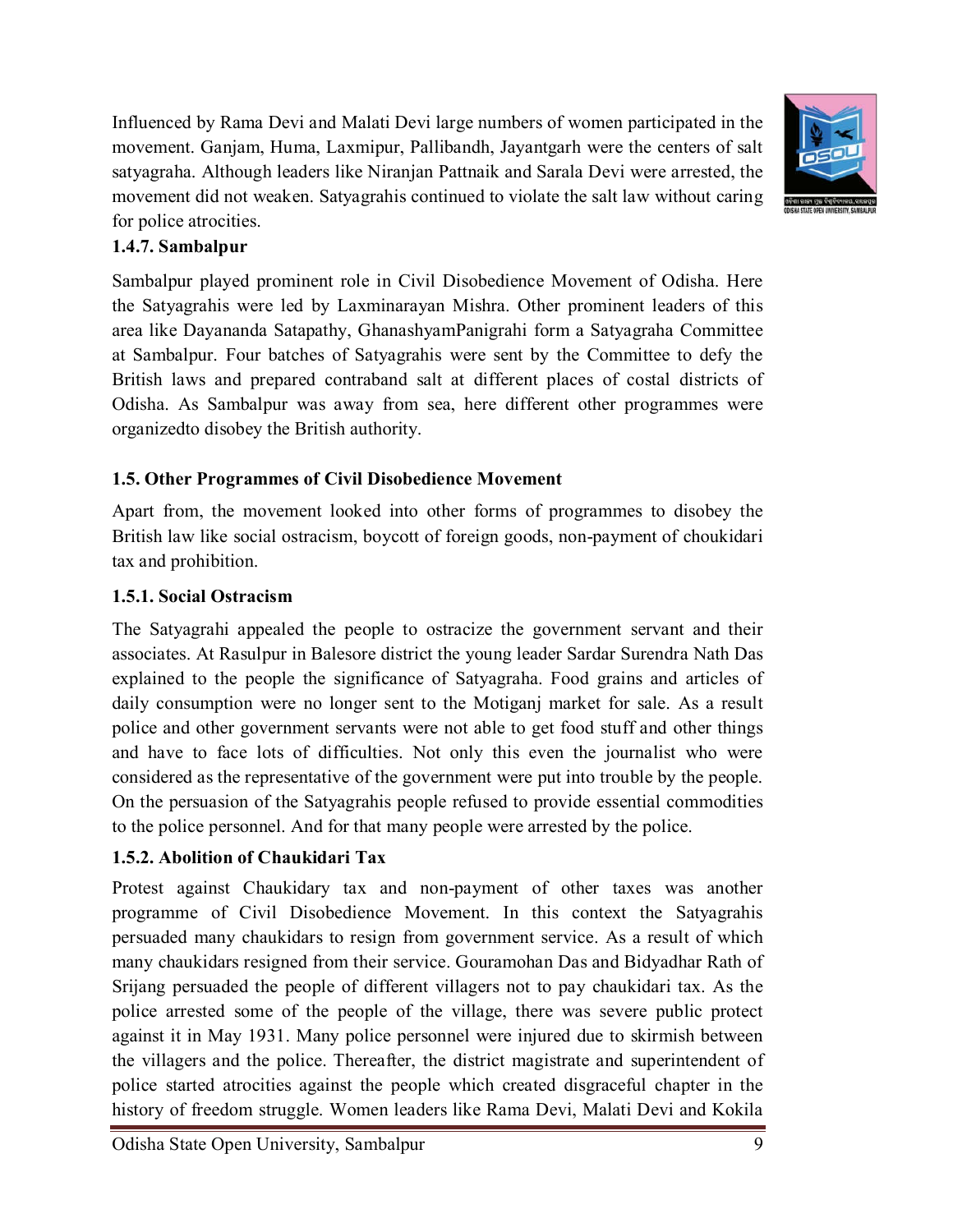Devi visited the place and vehemently criticized the repressive policy of the British government.

# **1.5.3. Prohibitions**

In response to the call of Gandhiji, The prohibitions campaign began in Odisha. As dates and date palm trees were the sources of intoxicating drinks, Satyagrahi persuaded the villagers to uproot all those trees. Picketing was organized before the local liquor shops of the villagers and foreign liquor shops of different towns and cities. People were asked not to pay intoxicating drinks. As a result the British government was deprived of excise duty. The prohibition campaign was very successful all over Odisha.

# **1.5.4. Boycott of Foreign Cloth**

The role of Banar sena and women as well was very important during the Civil Disobedience Movement. In staging demonstration in front of foreign cloths store the women were accompanied by thechildren below the age of sixteen, who were known as Banar sena. They collected signatures of the shopkeepers for not to buy foreign clothes. Those who refused to sign, demonstrations were held in front of their shops and costumers were advised not to buy from those shops. In the absent of women demonstrator, the banar sena performed the job. The Banar sena was banned by the government in many places. Still they continued it by uttering different slogans. The Satyagrahis also persuaded people to use Khadi clothes and burn foreign clothes. The Village panchayats were also establishes to solve the disputes among the villagers.

# **1.6. REPRESSIVE MEASURES OF THE GOVERNMENT**

The government adopted drastic policies in Odisha as in other places of India. Leaders like HarekrushnaMahatab, Gopabandhu Chaudhury, Rama Debi, Nanda Kishor Das, Nilakantha Das, Lingaraj Mishra, JadumaniMangaraj, Rajkrishna Bose, Sarala Debi, laxminarayan Mishra were imprisoned during the movement. Newspaper like Samaj, Prajatantra and Asha were censored. All congress committees and Satyagraha committees were declared illegal. Police could search any individual or household premises. To escape police atrocities some nationalist went underground. This way the government tried to suppress the Civil disobedience Movement.

# **1.7. END OF CIVIL DISOBEDIENCE MOVEMENT IN ODISHA**

The Gandhi Irwin pact of  $5<sup>th</sup>$  March 1931 led the congress leaders to discontinue the movement.The congress decided to participate in the second round table conference at London.As a result of the agreement, congress leaders and workers were released from jail. Gandhiji went to London to attend the conference but returned broken hearted in Dec 1931. Again the Civil Disobedience Movement was resumed in Odisha as in other



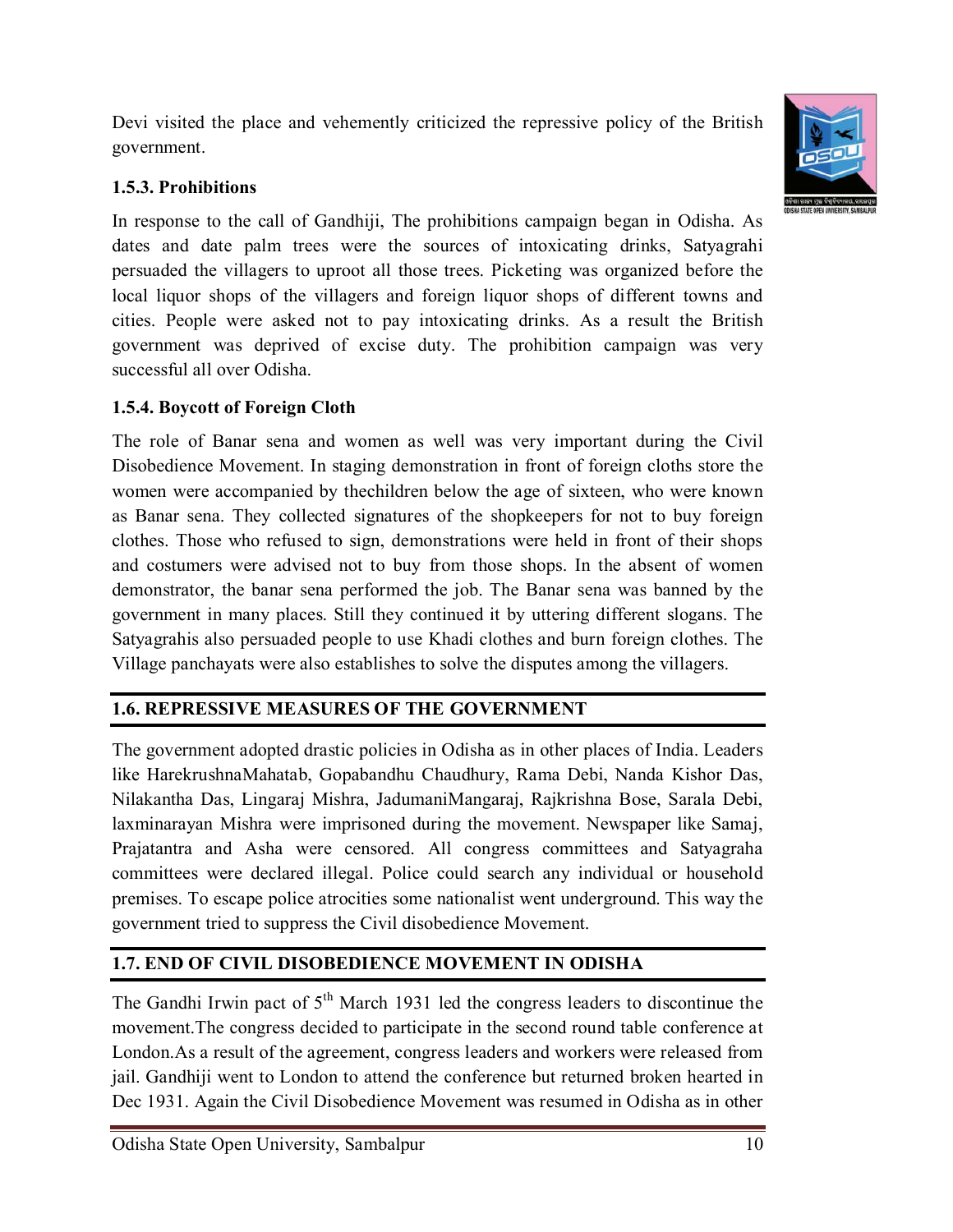parts of India.The government took repressive measures to contain the movement. Top level leaders were arrested. At last Mahatma Gandhi suspended the movement on  $7<sup>th</sup>$ April 1934 as a result of which the movement in Odisha cooled down.



# **1.8. CONSTRUCTIVE PROGRAMMES OF THE UTKAL PRADESH CONGRESS COMMITTEE**

After the suspension of Civil Disobedience Movement in 1934, leaders and workers of the Utkal Pradesh Congress Committee devoted themselves to various constructive pregames of Gandhiji. Spread of khadi and Charkha, abolition of untouchability, Harijan movement, and Anti-Alcohal movement were the programmes of the congress Leaders. The visit of Mahatma Gandhi to Odisha in May 1934 gave great impetus to the congress worker. They continued the constrictive works till 1940.

# **1.9. INDIVIDUAL CIVIL DISOBEDIENCE MOVEMENT**

The individual Civil Disobedience Movement of 1940 was another congress programme in which Odisha showed enthusiasm. It was in Ramgarh Session of March 1940 Indian National Congress decided to launch the individual Civil Disobedience Movement. In this session it was also decided to undertake the Gandhian constructive programmes with full vigor and not to co-operation the British in any form. In Bari training camp of Cuttack congress workers were given training regaining civil disobedience and Gandhian constructive programmes. Under the leadership of Dr. HarekrushnaMahatab the Individual Civil Disobedience in Odisha was started in 1st December 1940. This movement went on vigorously in Odisha. Leaders of Odisha congress like Mahatab, Bodhram Dubey, and Sadasiv Tripathy etc were arrested. Still, it continues till March 1941. At last it was faded away.

# **1.10. CHECK YOUR PROGRESS**

- **1.** Write a note on the visit of Mahatma Gandhi to Odisha.
- **2.** Describe briefly the role of Odisha in Non Co-operation Movement
- **3.** Make an account of the response of Odisha in Civil Disobedience Movement

# **1.11. LET US SUM UP**

Thus, the nationalist politics of Odisha was a remarkable one. It showed unprecedented nationalist feelings like other parts of India. It was in the main stream of national politics. Odisha, not being a province then could able to form Utkal Pradesh Congress Committee on linguistic basis. Under the leadership of Madhusudan Das, Gopabandhu Das, HarekrushnaMahatab Odisha became a separate province. It also showed active parts in national events like Non Co-operation Movement, Civil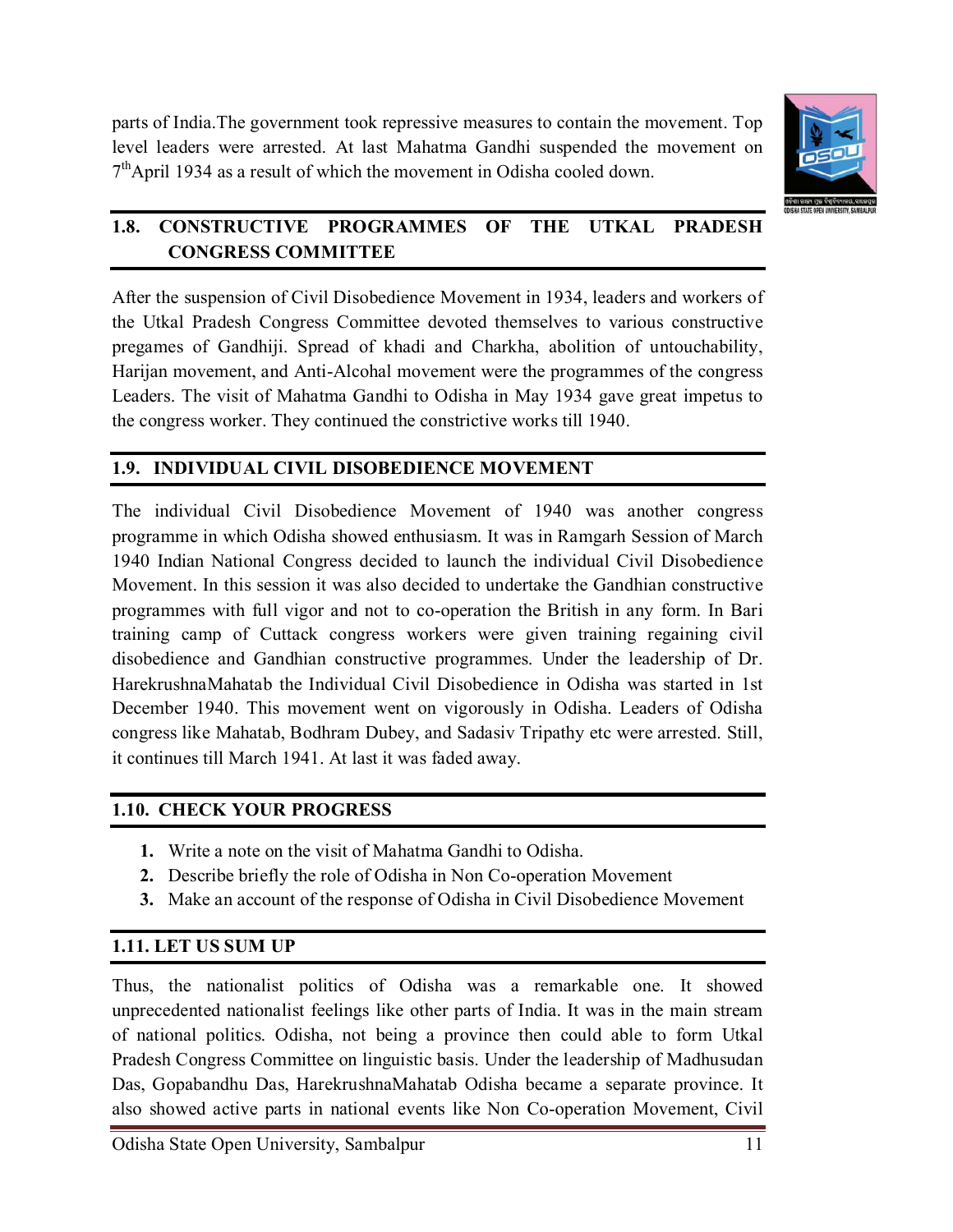

Disobedience Movement and Individual Civil Disobedience movement. The leaders as well as common people of Odisha whole heartedly followed the creed and ideology of Indian national congress.

# **1.12. KEY WORDS**

 Nationalism-: Love for one's own nation. Prohibition-: To persuade someone no to do something. Ostracism-: exclusion from a society or growth.

# **1.13. ANSWER TO CHECK YOUR PROGRESS**

- **1.** See section 4.1.2.4
- **2.** See section 4.1.3.1
- **3.** See section 4.1.4

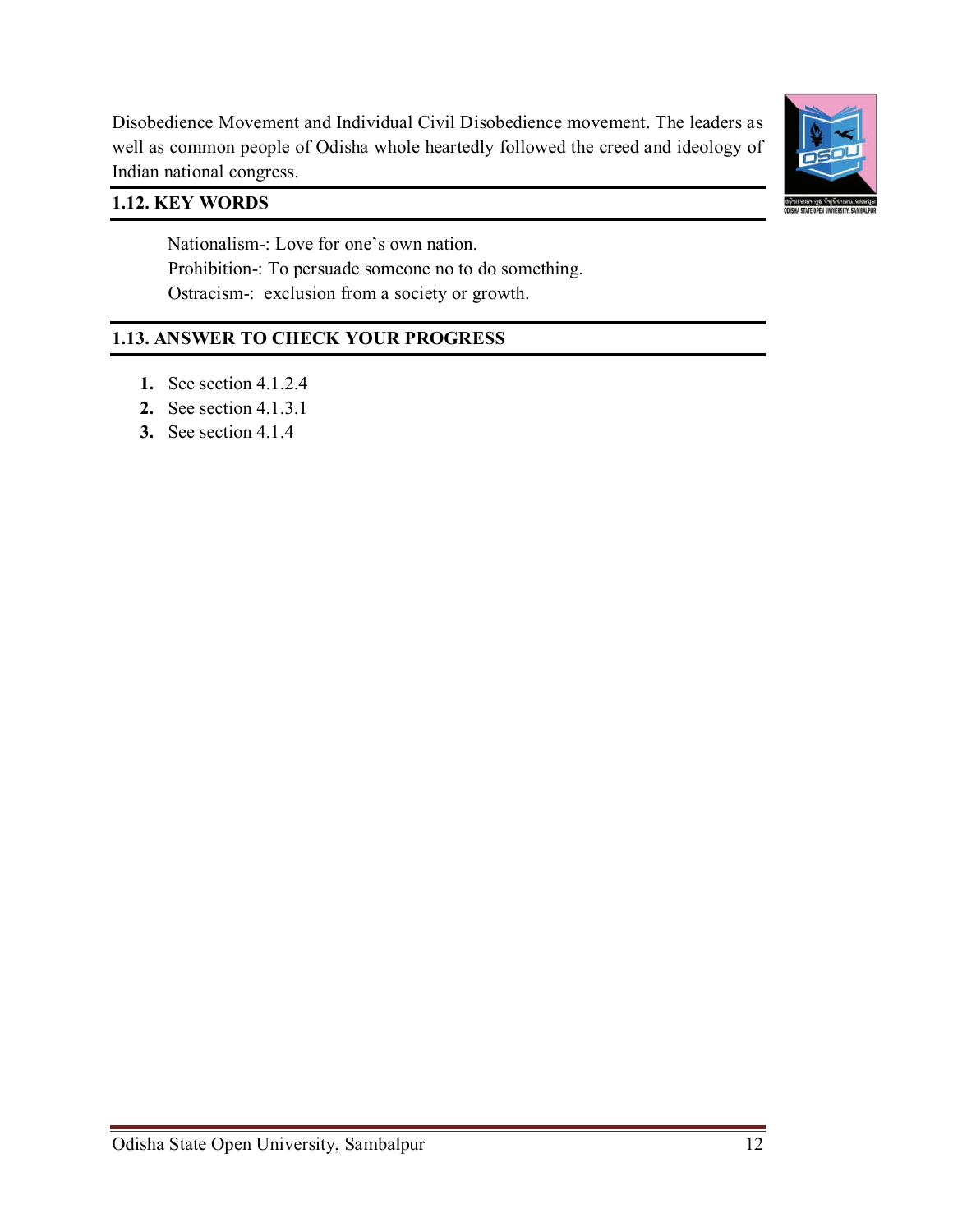# **UNIT-2 QUIT INDIA MOVEMENT IN ODISHA**

#### **Structure**



- 2.0 Objective
- 2.1 Introduction
- 2.3 Movement in Odisha
- 2.4 Spread of the Movement
- 2.5 Kaipada Firing
- 2.6 Jajpur
- 2.7 Bhandari pokhariIncedent
- 2.8 Firing at Dhamnagar
- 2.9 Firing at Tudigadia and Khairadihi
- 2.10 Firing at Iram
- 2.11 Reaction in Puri
- 2.12 Response in Ganjam
- 2.13 Reaction in Sambalpur
- 2.14 Reaction in Koraput
- 2.15 Let us Sum up
- 2.16 Key Words
- 2.17 Answer to check your Progress

#### **2.0 OBJECTIVES**

The chapter will discuss the Quit India Movement. After reading the unit the students will be able to

- Understand the Quit India Movement in Odisha
- Know about the role of common man in Quit India Movement
- Evaluate the role of different regions of Odisha in Quit India Movement

# **2.1 INTRODUCTION**

The Quit India Movement, otherwise known as the August revolt, is a landmark in India's struggle for freedom. Never before did any other event create such a political storm as this movement did. No other movements of India witnessed large-scale participation of the masses either. Hence it formed a landmark in the history of the freedom struggle of India. With the declaration of the British government to make India a part of the allied power, the failure of the Cripps Mission and the impending Japanese danger to invade India compelled Gandhiji to prepare the Quit India resolution and got it passed on 8th August 1942 at Bombay session of Indian National Congress. The Congress committee declared that unless the government declared the independence of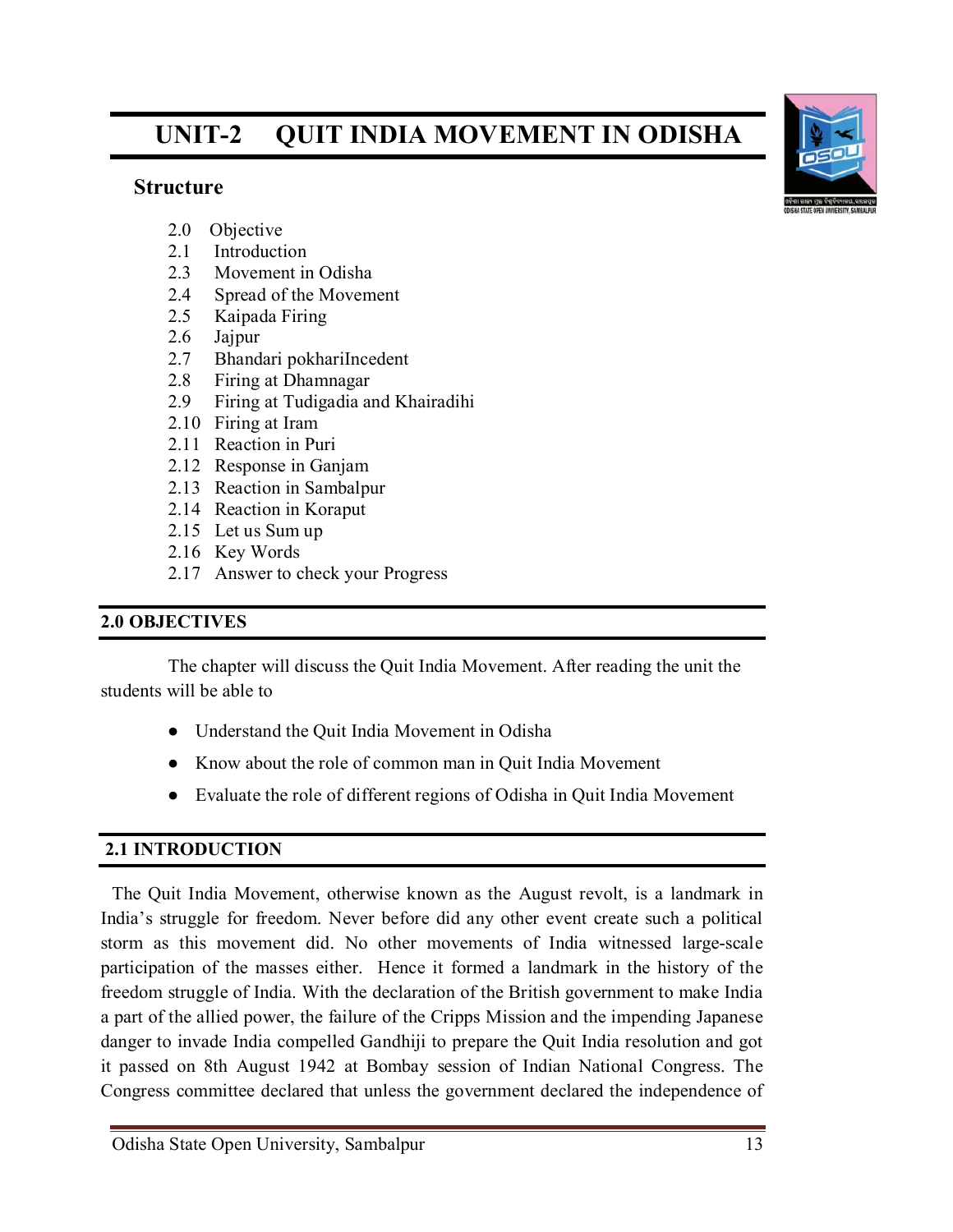India, a non-violent mass struggle would be launched under the leadership of Gandhiji. Gandhiji called upon the people and said. "I am giving you a mantra'' " Do or Die,'' "You can imprint it in your heart. We will make India free or die in the attempt; we will not live to see the perpetuation of our slavery.'' The call of Mahatma Gandhi acted as magic. People all over India responded enthusiastically to the call of Gandhiji.



 The Indian National Congress gave Gandhiji the authority to launch a non-violent mass struggle. But, with in few hours of the passing of Quit India resolution, in the early hours of  $9<sup>th</sup>$  August Gandhiji including all other members of Congress working committee were arrested. Mahatma Gandhi was confined in Aga Khan Palace in Puna. Towering leaders like Jawaharalal Nehru, Moulana Abul Kalam Azad, Acharya J.B. Kripalini and Aruna Asaf Ali were imprisoned in Ahmadnagar fort. The congress organization was declared illegal all over India. The police arrested congress workers and leaders throughout India.

 To the utter misfortune of India, Gandhiji could not lead his last and the final movement. From congress side the country became absolutely leaderless. Still the common people did not give up their hopes. They took up the challenge to fight against the British. Thus the Quit India Movement began all over India. How could Odisha remain aloof from it ?

#### **2.2 MOVEMENT IN ODISHA**

Odisha played a prominent role in Quit India Movement. The call of Mahatma Gandhi spread like wildfire to the nooks and corners of Odisha. The British administered Odisha, and Garjat Odisha joined the movement with great enthusiasm. The soil of Odisha became red with martyrs' blood due to firing in places like Khairadihi, Eram, Dhamnagar, Papadahandi, and Mathili. The patriotism and sacrifice of the freedom fighters of Odisha are written in golden letters in the history of India.

# **2.3 SPREAD OF THE MOVEMENT**

As like the arrest of national leader like Gandhiji, Nehru and HarekrushnaMahatab on  $9<sup>th</sup>$  August 1942, the leaders of Odisha were also arrested by the British. The congress organizations all over India were closed down. In the mean while two other prominent leaders SurendranathDwibedy and Malati Choudhury reached Odisha on 11<sup>th</sup> August after attending the congress session at Bombay. With their arrival the moment accelerated in Odisha. As the arrest of prominent leaders made the movement leaderless, the people of Odisha spontaneously took the leadership of the movement. Violence took place in many places.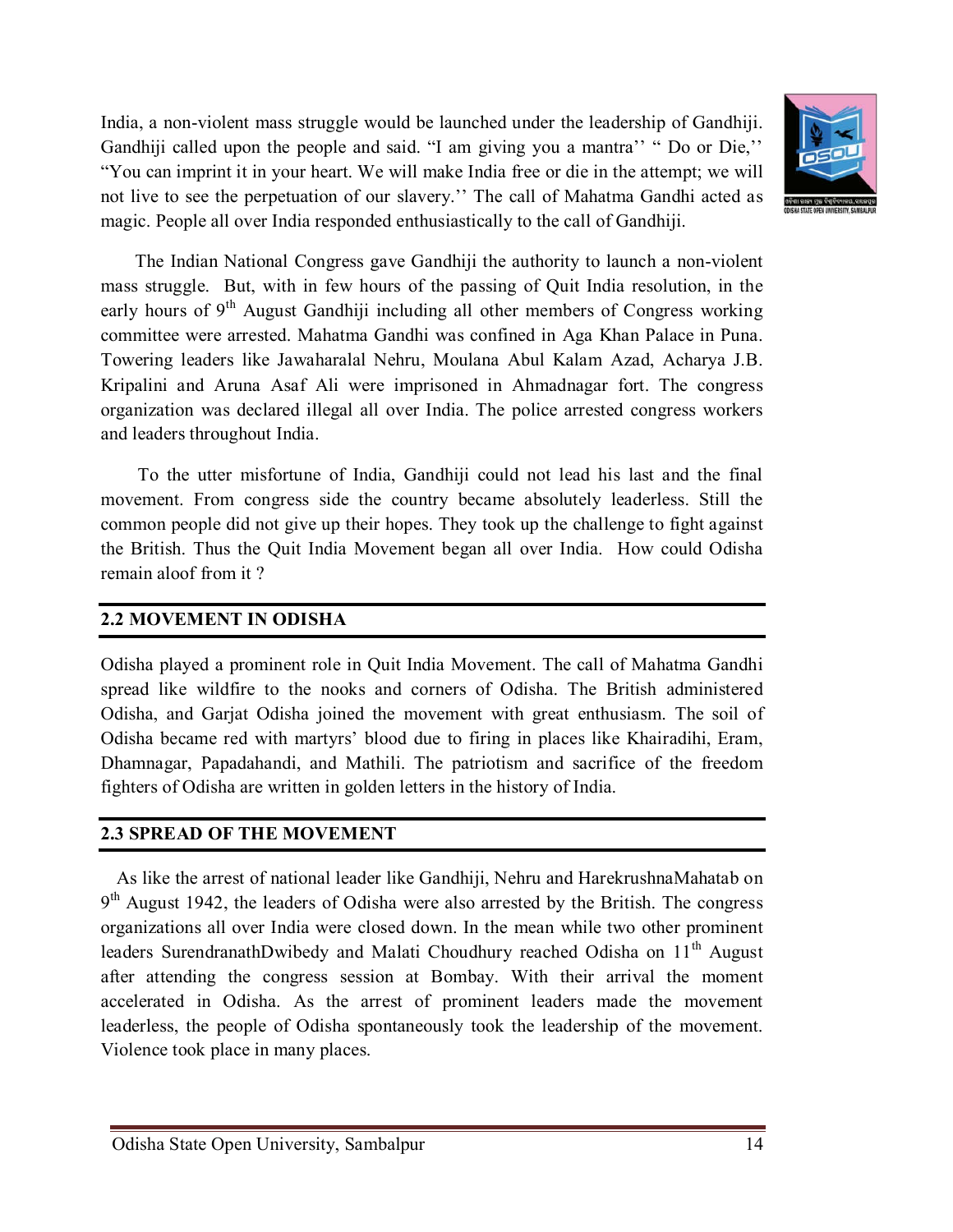

The students of Ravenshaw College, Cuattck were the pioneers of Quit India Movement in Odisha. In front of the gate of Ravenshaw College, Cuttack, students organized a meeting and decided to support the movement and provide help to the leaders of the congress. On  $14<sup>th</sup>$  August 1942, under the direction of student leaders like Bibhudendra Mishra, Surajmal Sahu, Ashoka Das, Biren Mitra and others the college office was set on fire and all furniture were destroyed. Government servants quit their services and joined the movement. Students of other educational institutions of Odisha also joined the movement. Bibhudendra Mishra and Surajmal Sahu were arrested by the police and were sent to Berhampur jail. The Bari congress Ashram which was occupied early by the police was attacked by the people on  $16<sup>th</sup>$  August 1942. The agitated mob set fire to the clothes and other furniture. The movement became wide spread in other parts of Cuttack district like Badchona, Mahanga and Ersama. Even then people were trained to learn how to use lathi to protect themselves from the police. Gouranga Charan Dash of Bhogalur under Gobindpur police station was the master in teaching for the use of lathi. One "RaktaBahini" was formed in Batimara village under the same police station to face the police. "Marana Bahini" and "Sangrama Bahini" were also formed in these areas. Although he kept himself in hiding, Srendra Nath Dwibedi made the movement more vigorous after returning from Bombay.

#### **2.4 KAIPADA FIRING**

GopabandhuChodhuri and Rama Devi were the founders of Bari Ashram. During Quit India Movement, these leaders were arrested. This incident infuriated the people of the locality. They, along with Banarsena, set fire to the Kaipada post office on 17th August 1942. When the situation was getting out of control, the Deputy Superintendent of police reached there on 25th August. On the 26th morning, many people gathered at that place. The police resorted to blank fire to drive them away. The police arrested leaders like Indramani Tripathy, Dambarudhar Roy, Benudhar Dash. When Srimati Annapurna Maharana, the veteran women leader, reached that place, the excite mob demanded the release of arrested leaders. When Haribandhu Panda was running away with a rifle, the police caught him. He died instantly when the bayonet pierced into his chest. The police then resorted to indiscriminate firing. Three people were killed and 17 injured.

#### **2.5 JAJPUR**

The Satyagrahis arrested from Kaipada were taken to Jajpur expecting law order situation. Earlier the police had banned meeting and public gathering in that region. In spite of that around 15000 people marched towards police station and the office of the S.D.O. The people were forced to resort to firing. Tear gas was used to disperse the public. After that the situation came under control.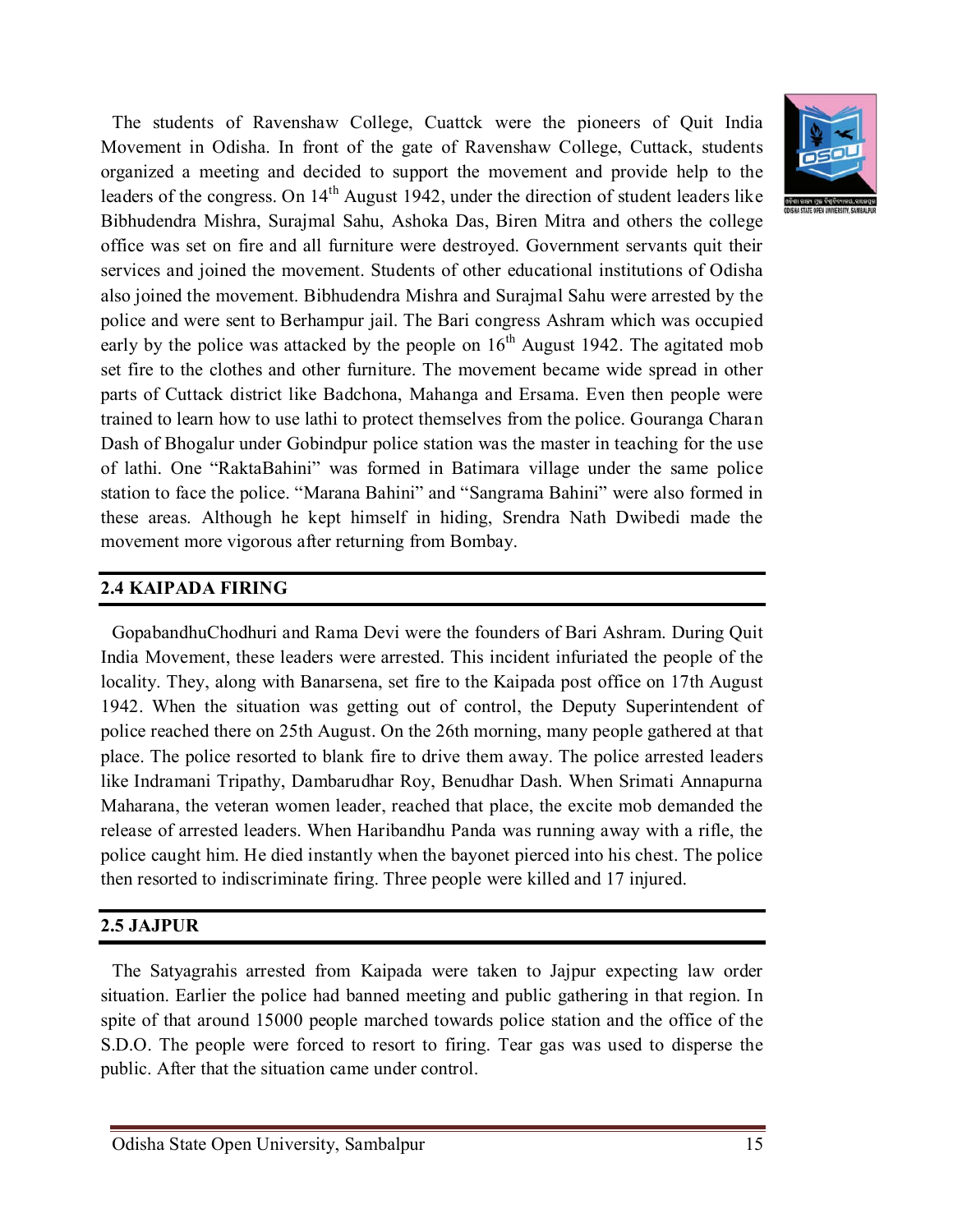# **2.6 BHANDARI POKHARI INCIDENT**



While the echo of Quit India movement was felt allover Odisha, more then 5000 people came together to besiege the police station of Bhandari Pakhari in Bhadrak district. They destroyed all the documents of police station. A constable was severely beaten up and police station was set fire. An assistant sub inspector took refuge in a nearby village. The only bridge linking to that village was destroyed. The furious magistrate imposed fine of six thousand rupees and the amount was to be collected from twelve nearby villages. Two leaders of the region like Jaganath Das and Dwarakanath Das were arrested in this connection.

#### **2.7 FIRING AT DHAMANAGAR**

In Dhamnagar area, the message of the Quit India Movement was spread under the leadership of Muralidhar Panda. It was alleged that Mr. Panda had burnt the uniform of a chokidar in the Srijang village. Hence the police proceeded to arrest him at Dhamnagar. But by that time, Mr. Panda had already moved away to the LuniakataSahi village. When the police reached there, the people started blowing conches and beating drums resulting in the gathering of many people from a nearby village. The police helplessly resort to firing. About 10/11 people died, and many more were injured. They were sent to the nearby hospital for treatment. A severe firing took place on 21 September 1942. At last, the leader Muralidhar Panda was arrested. A freedom fighter named Nidhi Mallik became the first martyr of Dhamangar.

#### **2.8 FIRING AT KHAIRADIHI AND TUDIGADIA**

As like that of Dhamngar, the people of Khairadihi were militant and enthusiastic. In an attempt to restore law and order a police party went over to Khairadihi on 22 Sepetember 1942 and arrested Baidynath Rout, a protestant activist of the Quit India movement of this area. The police party camped at the house of union president at night. A crowd of about 500 people armed with lathis, axes, bows and arrows attacked the police camp and rescued the prisoner. The sub inspector was bound with a rope and other policemen were assaulted and their uniform and records were burnt. After that more police came to Khairadihi and warned the people. The police opened fire killing two people. After this the police retuned from the scene with two bodies.

At Tudigudia market some nationalist insulted the sub inspector and took off his hat. The people blew conch to gather their fellow villagers at Khaira. The police made 2 round of blank fire to control the people.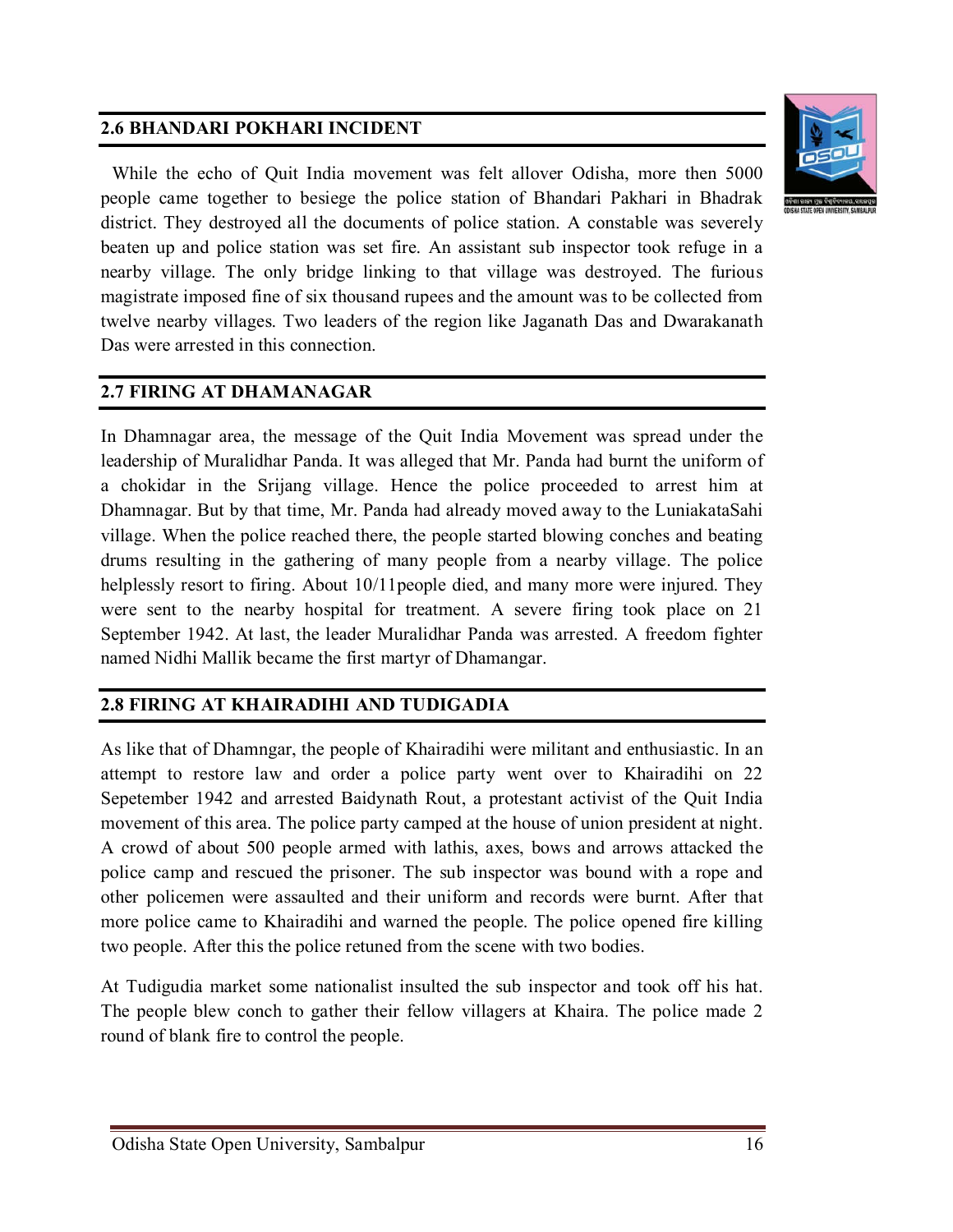# **2.9 FIRING AT IRAM**



There was marked enthusiasm at Iram in Basudevpur of Bhadrak district. It was a hot seat of Quit India movement. It got regular news and direction from the underground congress socialist party leaders like Surendranath Dwibedy and Gouramohan Das. Here a "BanarSena" was led by Anuradha Mahanty and a "Guerilla Sena" led by Ramnarayan Das were set up to make the movement intensive. Being determined not to pay the taxes the people had gathered at the *melana* ground of Iram in 28th September 1942. The DSP blocked the only passage to the ground and ordered firing. As a result of which 26 people were killed and 46 others was injured. At no other places of India so many people died in police firing during the Quit India Movement. So the place is rightly remembered as Rakta Tirtha Iram.

#### **2.10 REACTION IN PURI**

In September the Quit India Movement spread into the country side. It began with cutting of telephone wires at the Bhubaneswar railway station and Delang. The first major indication of this shift is evident from a meeting at Nimapada on  $16<sup>th</sup>$  September. People from village like Hanspada, Bhatbanda, Chanarpada, Minigang, Adhia, Dihasahi and Villigram as well as some bauris (out castes) from Dihabani assembled at the Barabati field. They resolved not to pay rent or tax either to the Zamindar or to the government. Then the people reached the police station and asked the police personnel to quit service and join the movement. When they tried to enter the police station compound police obstructed them. This led to their pelting the police station and police resorted to firing which resulted in the death of one person and injuries to some others. Thus the district of Puri was also a center of political activity during the Quit India Movement.

#### **2.11 RESPONSE IN GANJAM**

 The people of Ganjam also responded well to Quit India call of Mahatma Gandhi. The areas like Aska, Berhampur, Rasulkunda were centers of the nationalist. Telephone lines were uprooted in Aska. The political prisoners of Berhampur burnt a post office when the prisoners of Rasulkonda revolted against the authority. They were charged with lathis. Saraladevi suffered three years of imprisonment for participating in Quit India Movement.

#### **2.12 REACTION IN SAMBALPUR**

The undivided district of Sambalpur played prominent role during the Quit India Movement. It was very intense in Sambalpur. There was wide spread protest against the British raj not only in towns like Sambalpur, Bargarh and Jharsuguda but also in remote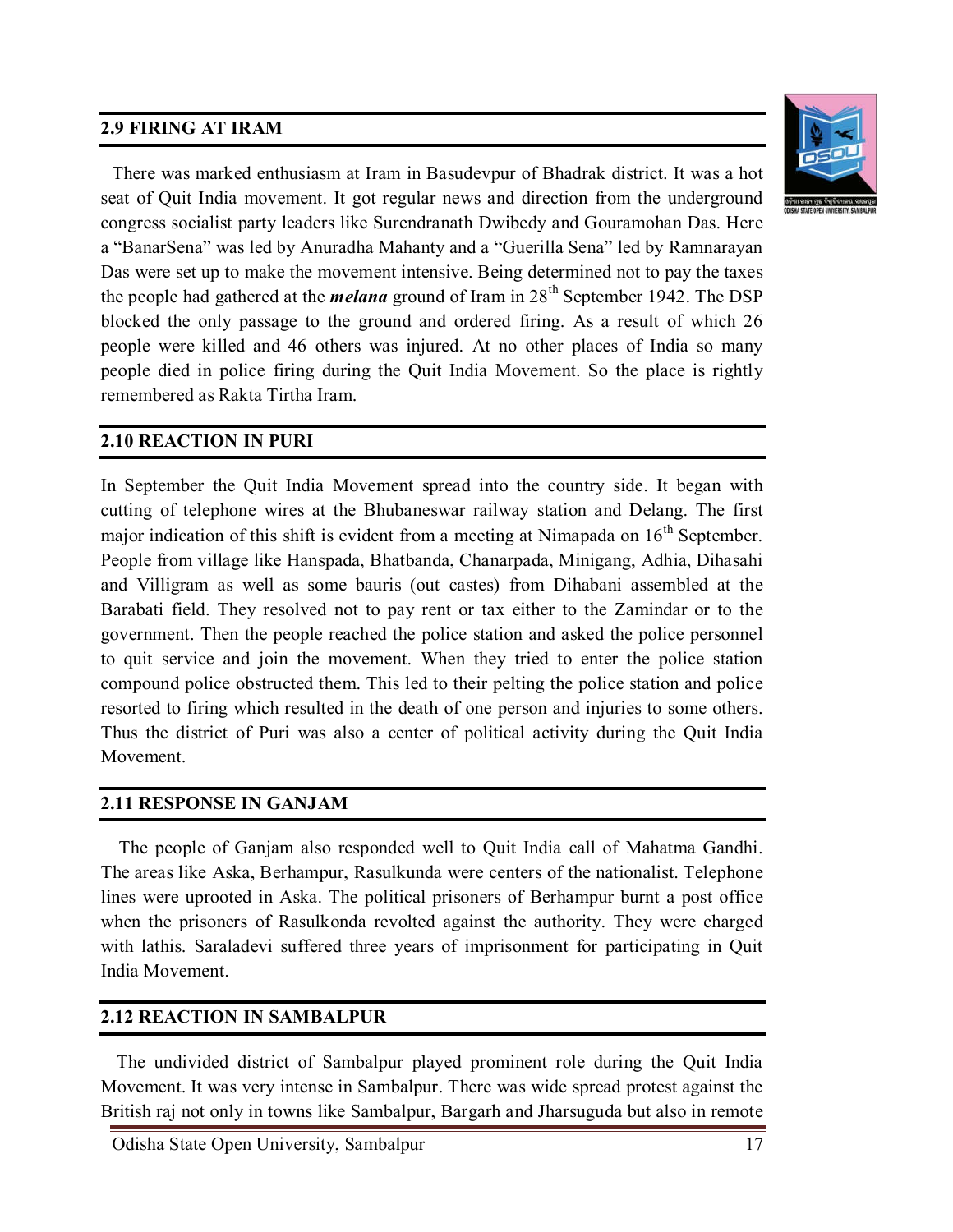villages. Laxmi Narayan Mishra and Prahallad Rai Lath were the two prominent leaders of a five member delegation of Sambalpur who attended the Bombay session of all India Congress. They spread the mantra of "Do or Die" of Mahatma Gandhi to the nook and corner of Sambalpur. Hartals were organized at Sambalpur, Jharsuguda, Bargarh in protest against high handedness of the British government. The students as usual took active part in the movement organized strikes and demonstrations. Taking part in movement Nrusingha Guru was arrested by India defense Act. While returning from Bombay session of All India Congress L.N Mishra was arrested. Still the movement did not weaken. Other congress leaders like Ram Rakshya Sukla, Durga Prasad Guru, Dayananda Satpathy in Sambalpur, Fakira Behera, Bhagirathi Pattnayk, Ghanashyam Panigrahi of Bargarh region took the leadership of this movement. An attempt was made by nationalists to burn the police station at Bijepur. Ramachandra Puri and his associates were arrested before they could set the station to fire. There was widespread unrest in Villages of Sambalpur like Panimora, Samaleipadar, Remunda, Veunria, Temeri, Deuli, Purena. Panimora, a remote village under Sohela Police station played significant role in the Quit India Movement. As many as 32 freedom fighters from this remote village responded the call of Mahatma Gandhi and made the movement intense in their locality. They were charged with lathis and suffered imprisonment to serve mother India. They became the source of inspiration for the people of Odisha. Remunda, another historic land of Bheden Police Station had given birth 14 freedom fighters. They under their local leader Mangalu Pradhan participated in different antigovernmental activities in Bheden region. For their ant- British attitude they were arrested and suffered imprisonment. Bhagirathi Pattnaik of Barpali was also a great freedom fighter of Sambalpur. He, with his wife Jambhubati Pattnaik and lone son Prafulla Pattnaik spread the Gandhian ideology in Sambalpur area. He was the torch bearer of Quit India Movement in in undivided Sambalpur district. Prominent women leaders like Gurubari Meher, Prabhabati Devi, Jambubati Devi and Parbati Giri became role model for the women society by taking leadership of the Gandhian ideology. With all this energized manifestation of nationalist tamper, however the Quit India Movement in Sambalpur region was only sporadic in its success. It could not be sustained due to the arrest of all most all the important leaders.

#### **2.13 KORAPUT**

The tribal dominated undivided Koraput district did not remain aloof from Quit India Movement. There was wide spread unrest in places like Mathili, Papadahandi, Jeypore, Maidalpur. People in large number took active part in the last and final movement of Gandhiji. Here Laxman Naik of Tentuliguma under Baipariguda police station greatly activated the movement. His initial thrust was to try to organise "Hartals" by closing shop and to campaign for a no-tax movement. The campaign seems to have been percolated into the interior with remarkable speed. Different police station, railway

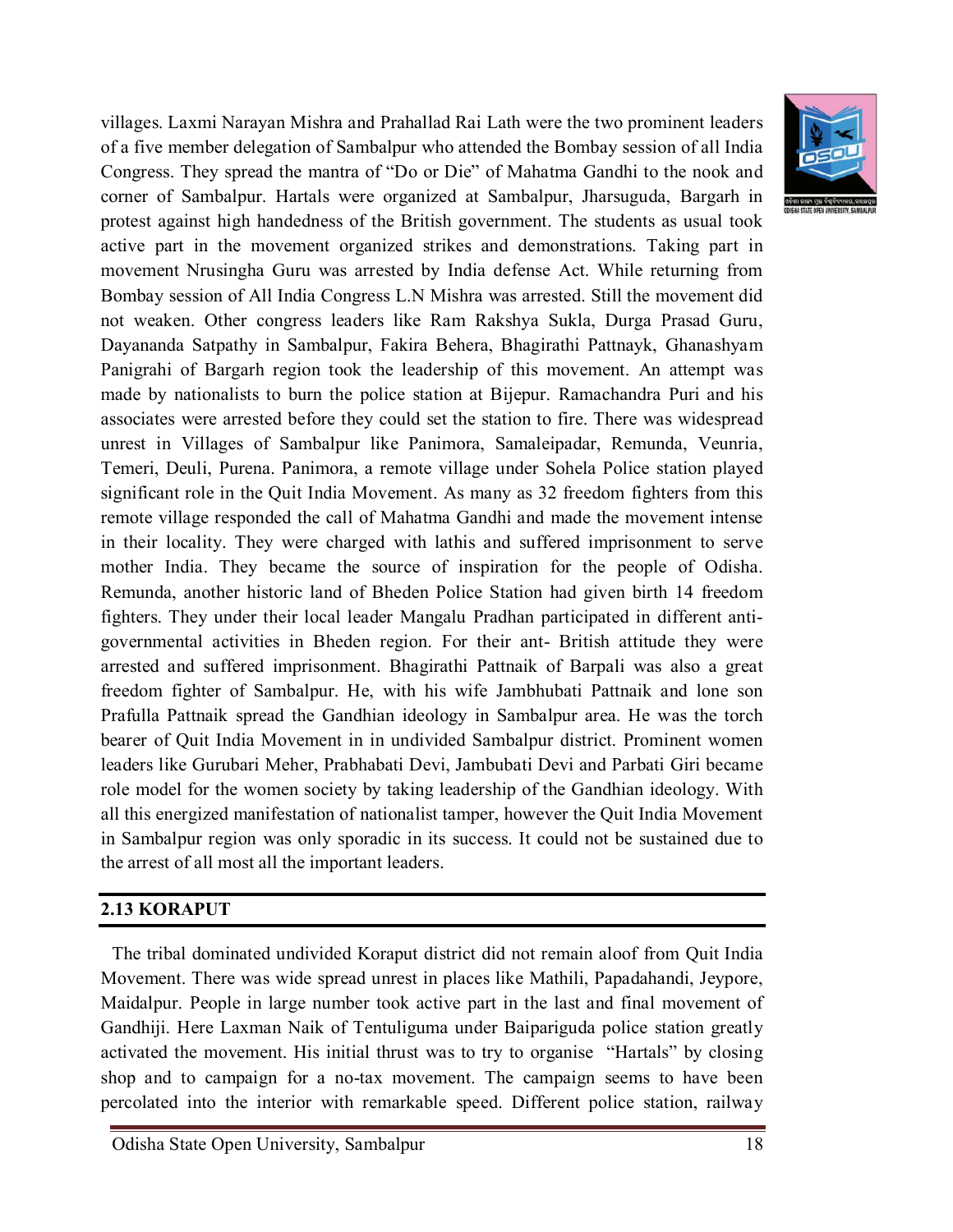lines, telegraph lines, Revenue office, foreign cloth shop, Ganja and liquor shop and other government offices and officer were the target of the nationalist.



The climax of the political activities was a huge meeting organized at Mathili on  $21<sup>st</sup>$ August 1942. Observing the situation since about  $17<sup>th</sup>$  August the police had apprehended that this would take the form of a raid on the Mathili police station. As it was apprehended, the nationalist on  $21<sup>st</sup>$  August raided opium shop and the revenue inspector's office at Mathili. Following this a crowd of about 1000 people reached the Mathili police stations at about 9.30 AM, singing the Ramdhun and caring congress flags. They raised slogans like Mahatma Gandhiji ki jay. These people were stopped by the police before entering the police stations compound, after argument with the police the crowd withdrew to the nearby market (Hata) in a procession. There laxman Naik made a speech informing the police that the British Government was gone and that Gandhi was their king. After this the swelling crowd marched enthusiastically towards the police stations around 2pm. There agent laxman Naik made a speech appealing people not pay any kind of taxes and disobey government orders. The police tried to disperse the public but the agitated mob did not leave the place. For which the police charged lathies and opened fire. Laxman Naik got injured in lathi charge and fell down unconscious. It was the police firing that killed Ramaya, a forest guard and 9 to 10 demonstrators. Laxman and few others were arrested. During trial Laxman Naik was sentenced to death and others were punished in different ways. On 29<sup>th</sup> August 1943 he was hanged to death. Among other prisoners three died in jail and rest were released after independence.

In Nawarangpur, areas like Mydalpur, Tenthuli Khunti, Dabugan, Kodinga and Umerkote the Quit India Movement was carried on enthusiastically. The local leaders appealed the people to join the movement and focus on the no rent campaign. The people were asked not to pay rent. They were advised to destroy public buildings, bridges, disrupt communication. Government officials and police personnel were the target. A popular leader named MadhabaPradhani was leading the movement from this area. A large number of people joined him with traditional weapons like bows, arrows, spades and ration for few days. Trees were cut down from a reserved forest and roads were blocked. A wooden bridge on Ampanighati near Koraput Kalahandi border was destroyed. They marched forward to Gumapadar to increase the number of nationalist. When they reached there, a rumor had already circulated that the police station at Papadahandi, Mydalpur and Kodinga would be attacked. At Guma Padar, Madhab Pradhani addressed a large gathering. After this the mob marched towards Papadahandi. On  $24<sup>th</sup>$  August a gathering of around 5000 people were fired upon by the police resulting in 19 deaths and 100 injury and arrest of 92 people. Gradully the Quit India Movement could not sustained for long and died down in Nawarangpur area.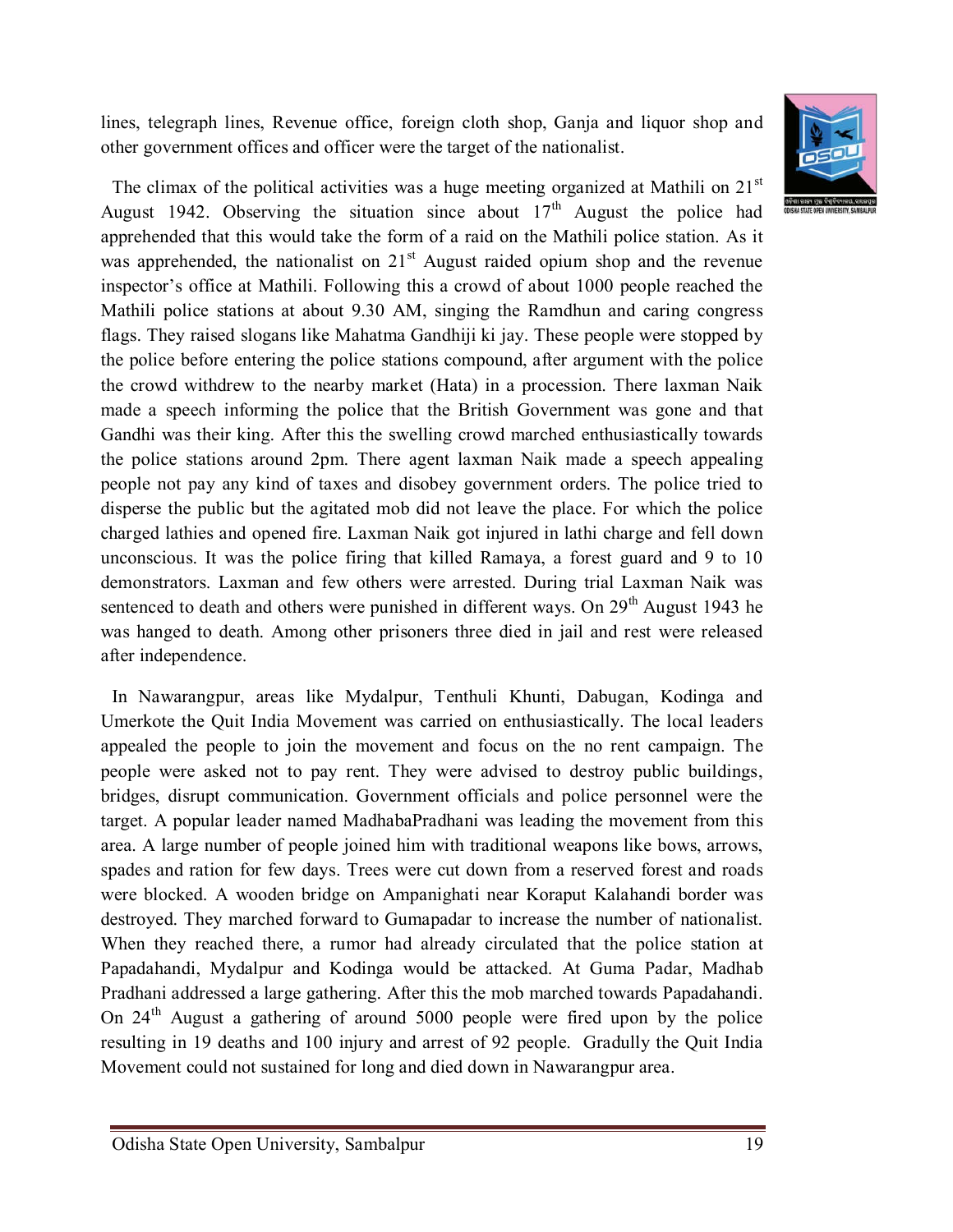# **2.14 CHECK YOUR PROGRESS**

| 1. Write a note on Quit India Movement?                  |
|----------------------------------------------------------|
|                                                          |
|                                                          |
|                                                          |
| 2. Analyze the Quit India movement in Koraaput district? |
|                                                          |
|                                                          |
|                                                          |
| 3. Give an account of Quit India Movement in Sambalpur?  |
|                                                          |
|                                                          |
|                                                          |
|                                                          |

#### **2.15 LET US SUM UP**

 Thus, Odisha played significant role in the Quit India Movement. It was a movement of common mass. It was very wide spread. The movement got tremendous support from villages, towns, tribal areas and princely states. As the top level leaders of the movement were arrested after the passing of the Quit India resolution, the common people stepped out from their houses and participated in Quit India Movement. They paralyzed the government by undertaking different anti-governmental activities. Cutting of telephone, telegraph and railway lines, burning of post office, police station and foreign cloth, picketing in front of foreign liquor, foreign cloth shop were the common programmes of the satyagrahis. In some places they took resort to violence means and their approach became militant in character. In areas like Eram, Papadahandi, Dhamnagar, Bhandaripokhari, Nimapada, Mathili violent mass upsurge took place. The government offices, officers and police personnel became the target of the common mass. The Quit India movement was not only anti-colonial but also anti feudal. It was no doubt suppressed by the British forces which were sent India to resist Japanese invasion, but, instead employed against the Indians. Yet, that historic revolution shook the very foundation of the British rule in India.

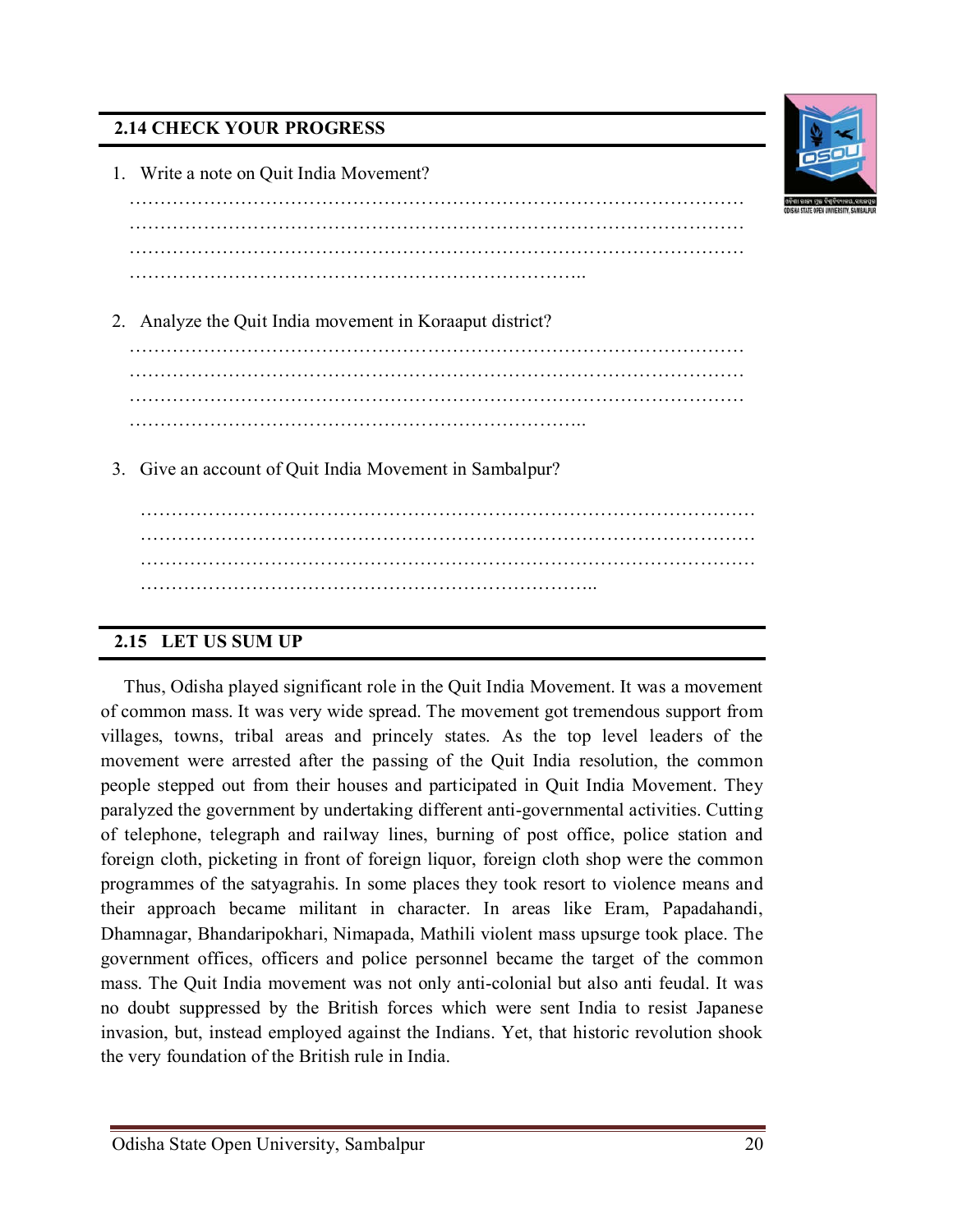# **2.16 KEY WORDS**

Lathis - Long stick made of bamboo used by police personnel.

Mob - A large crowd of people that may become violent or cause trouble.

Banarsena - monkey brigade

Guerilla Sena – Guerilla brigade

Satyagrahi- one who practice Satyagraha (holding onto truth)

# **2.17 ANSWER TO CHECK YOUR PROGRESS**

- 1. See overall chapter
- 2. See 4.2.13
- 3. See 4.2.12

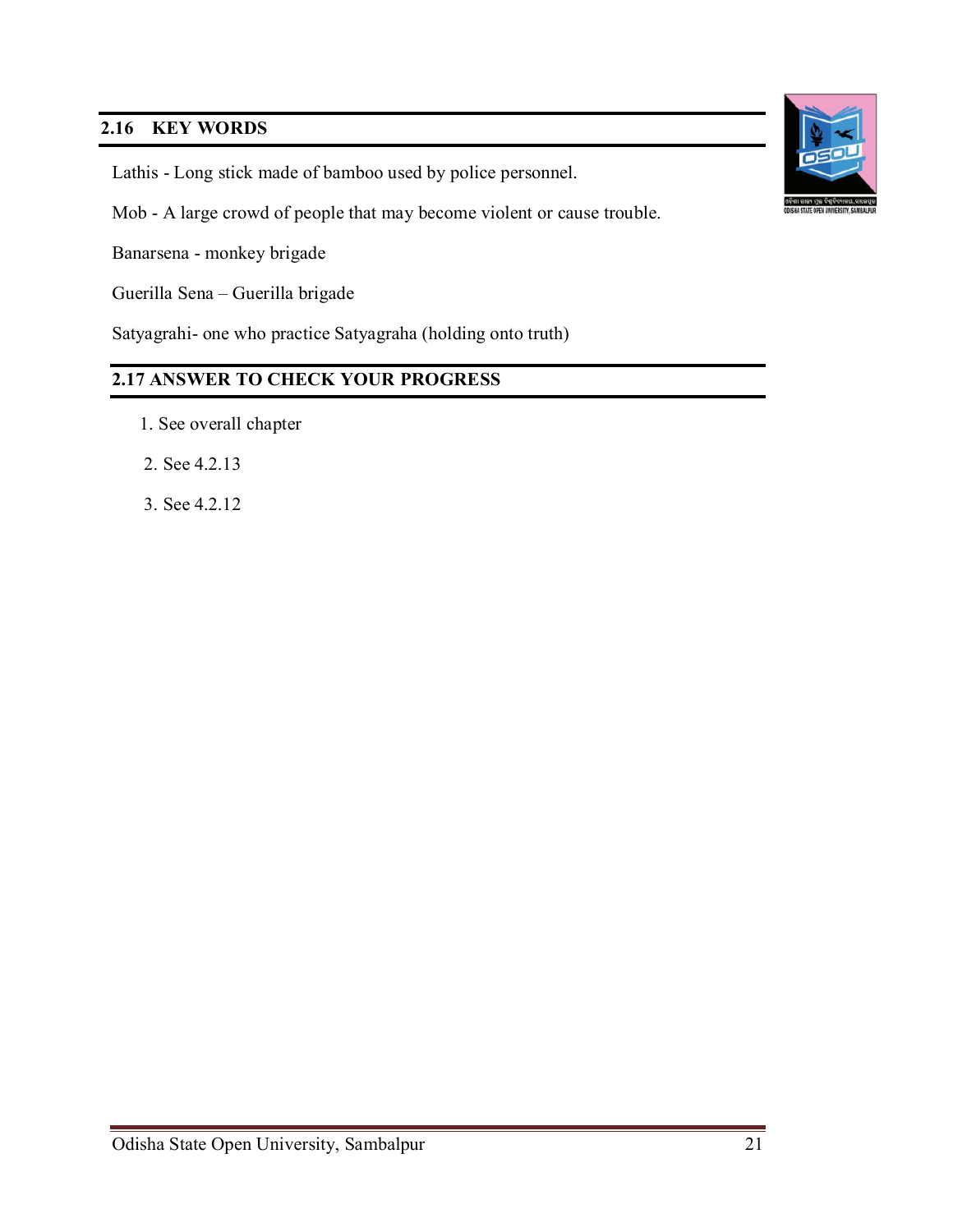# **UNIT- 3 MERGER OF PRINCELY STATES**

#### **Structure**

- 3.0 Learning Objectives
- 3.1 Introduction
- 3.2 Back ground
- 3.3 Rise of Political consciousness
- 3.4 Beginning of merger
- 3.5 Stand of Princely States
- 3.6 Merger of Nilgiri
- 3.7 Political Development
- 3.8 Conference at Cuttack
- 3.9 Integration of Mayurbhanj
- 3.10 Merger of Sadeikela and Kharsuan with Bihar
- 3.11 Check your progress
- 3.12 Let us Sum up
- 3.13 Key Words
- 3.14 Answer to check your progress

# **3.0 LEARNING OBJECTIVES**

This chapter will discuss about the merger of princely states with the province of Odisha. After reading this unit the learners will know about.

- Merger of princely states of Odisha with the province of Odisha
- Role of Dr. Harekrushna Mahatab in the merger of princely states
- Understand the stand of the Princely states

# **3.1 INTRODUCTION**

The merger of Princely States with the separate province of Odisha was a remarkable event in the history of modern Odisha. The way Sardar Ballabh Bhai Patel, V.P. Menon, and Harekrushna Mahatab handled the then situation is very praiseworthy. After the formation of the newly constituted Congress government in the province of Odisha in April 1946, the new congress premier, Harekrushna Mahatab, undertook

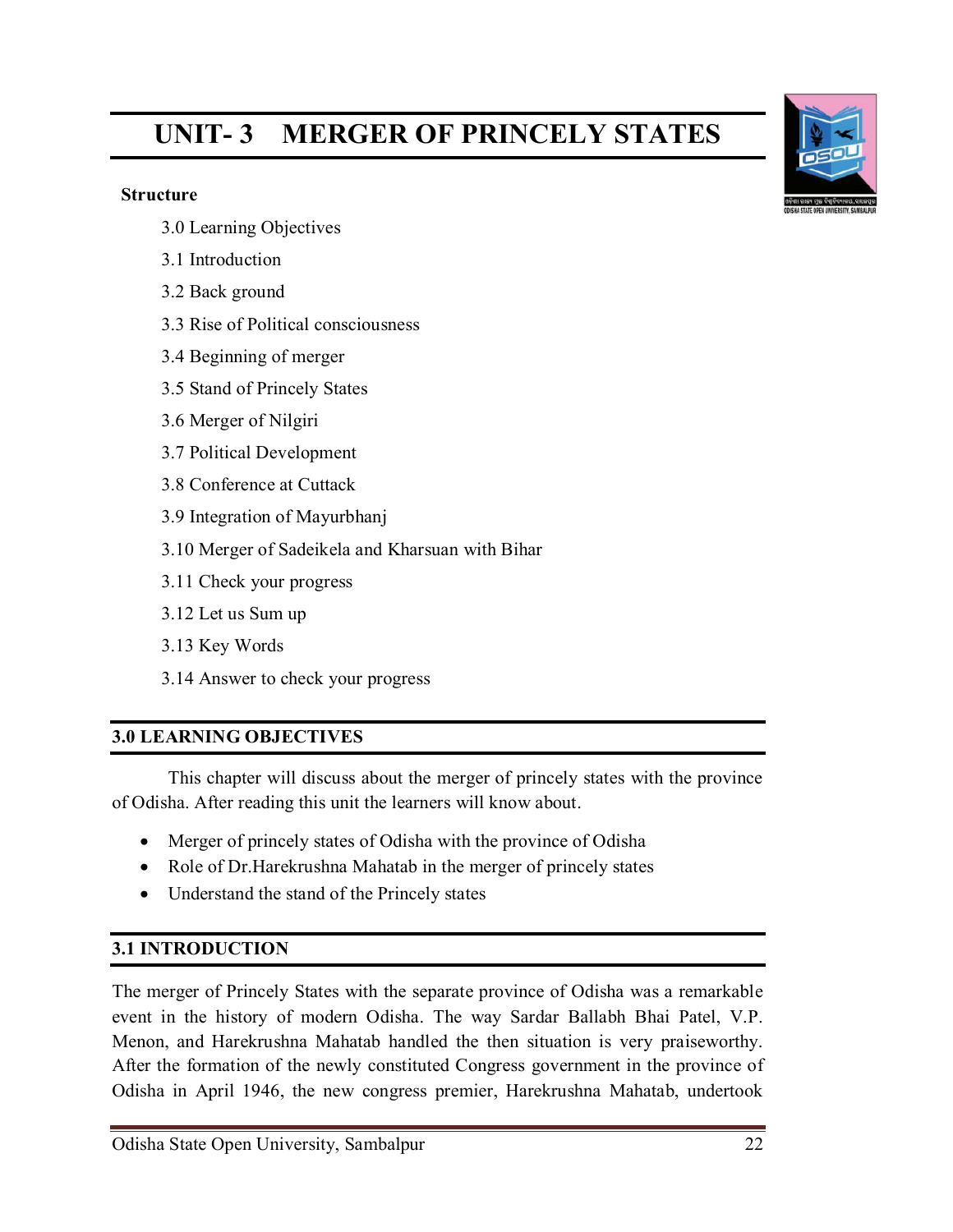

different measures to solve the problems of princely states of Odisha. In a memorandum addressed to Sardar Patel, he enlisted various administrative difficulties caused by the territories of the province of Odisha. It was for his persistent effort the princely states of Odisha got merged one after another. The Princely States of Nilgiri was the first of its kind. After taking over the administration of Nilgiri, the State ministry took initiatives to resolve the problem of other states of Odisha. On 23rd December 1947, in the exercise of the powers conferred by the Extra-Provincial Jurisdiction Act 1947, the government of India delegated to the Odisha government the authority to administer the princely states, "in the manner as the district in the province." It became effective on 1st January 1948. Mayurbhanj was the last state of being merged with Odisha on 1st January 1949. Unfortunately, two states like Kharsuan and Sadheikela were integrated with the providence of Bihar.

#### **3.2 BACK GROUND**

The British East India Company occupied Odisha in the year 1803. The then Odisha was comprised of Cuttack, Puri, and Balasore. During that time, the Tributary Mahalsof Odisha like Athgarh, Athmallik, Baud, Baramba, Daspalla, Dhenkanal, Hindol, Keonjhar, Khandapada, Mayurbhanj, Narasingpur, Nayagarh, Nilgiri, Pallahara, Rampur, Talcher and Tigiria were ruled by their ruling chiefs. As par, the treaty of Deogaon, these Tributary Mahals were ceded to the British by the Maratha ruler Raghuji Bhonsle. Those Tributary Mahals were not under the Bengal Regulations. To supervise the judicial administration and succession issues, the office of the Superintendent of Tributary Mahals was created by the British in 1814. The Commissioner of Odisha was made the Ex-officio Superintendent of the Tributary Mahals. Collectors of the British administered Cuttack, Puri, and Balasorewere appointed as their Assistant Superintendents. Subsequently, the designation Tributary Mahal was changed into Feudatory or Princely states. In 1905, princely states like Bonai, Gangpur, Patna, Kalahandi, Bamra, Sonepur, and Rairakhol came to the control of the Commissioner of Odisha division. The Commissioner administered those states through their chiefs as the Superintendent.

During the British rule those states were not the part of British India. The Status, power and position of the ruling chiefs and the British authorities were clearly defined and proclaimed. The post of Political agent was created in 1922 to supervise the administration of those states with headquarter at Sambalpur. The princely states like Saraikela and Kharsuanwere brought under the jurisdiction of the political agent in the same year. With this the numbers of Princely states of Odisha became 26.

These 26 princely states of Odisha constituted one of largest forest areas of India. Some of them were inaccessible. They acknowledged the suzerainty of the Mughals, Marathas and the British successively to survive as feudatory or tributary or princely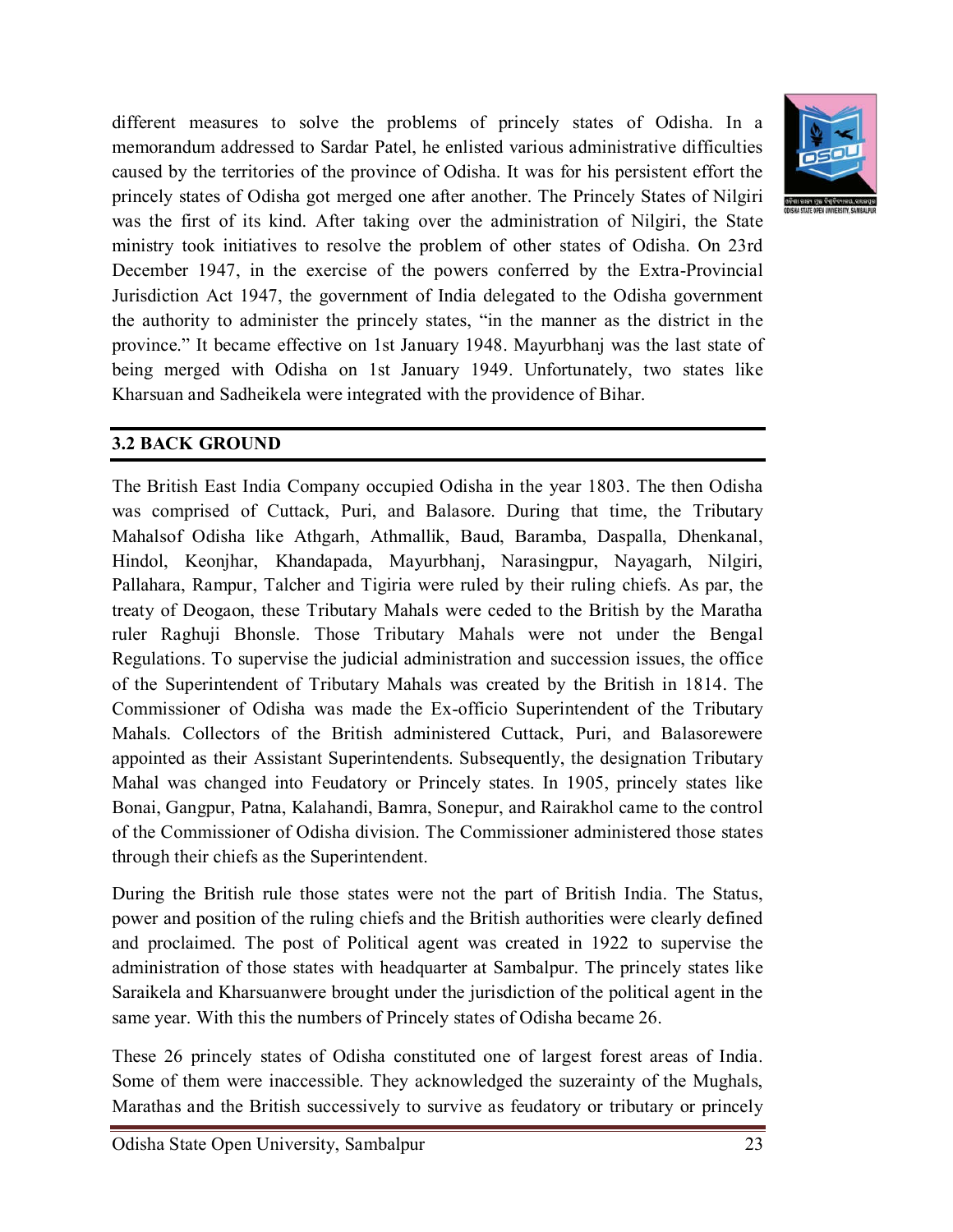states. Their size and population of those states were not uniform. Mayurbhanj was the biggest one having an area of 4000 square miles and about 10 lakhs population and smallest was Tigiria, with an area of 46 square miles having20 thousands population. (1911 censes)



# **3.3 RISE OF POLITICAL CONSCIOUSNESS**

The condition of the people of princely states was very deplorable under their ruling chiefs. The ruling leaders were exploiting the people in different ways. The people were forced to work free for the Durbar, repair roads and buildings, dig a pond, etc. They had to supply ration free of cost to the Ruling chiefs. During the time of the ruling families' functions and ceremonies, they had to pay either in cash or kind. Besides, they had to pay innumerable taxes to the treasury of ruling Chiefs. Such was the condition of the inhabitants of those princely states during that time.

Political consciousness among the people of princely states of Odisha started after the setting up of the State People Conference by Sarangadhar Das in 1931. The exploitation of the chiefs gave rise to the vigorous Praja Mandal movement in 1937. In different princely states like Nilgiri, Talcher, Dhenkanal, Nayagarh Prajamandals were formed. Leaders of these states mobilized the Prajamandal movement in an organized manner. For this, they got the blessings of the Congress organization. The movement pressurized the chiefs to relinquish power in favour of popular governments. They derived their inspiration from the Gandhian struggle for freedom from foreign rule. Their primary objective was to secure the elementary civil rights of the people against the tyranny of the chiefs.

# **3.4 BEGINNING OF THE MERGER**

With the restoration of popular Government in the province of Odisha in April 1946, under new Congress premier, Dr. Harekrushna Mahatab, persistent efforts were made to merge the princely states of Odisha with the province of Odisha. In his memorandum to the member of cabinet mission on 6th April 1946, he strongly pleaded for merger of princely state of Odisha with the province Odisha. He wrote to Stafford Cripps on 26th April 1946 to exercise his (Cripps) influence with authorities concerned to take necessary steps as quick as possible. But the cabinet mission could not look into the specific problems of Odisha, for its busy schedule. However on 16th May 1946, the mission issued statement that satisfactory solution to the problems of Indian states would be achieved by mutual negotiations.

On 10<sup>th</sup>May and 29<sup>th</sup>June 1946 Dr. Mahatab wrote letters to the chiefs of Odisha states to convince them the benefits of mutual negotiations. He argued, as Odisha province is a small one, still smaller its princely states, their resources would never enable them for any development. If the resource of both could be pooled together then Odisha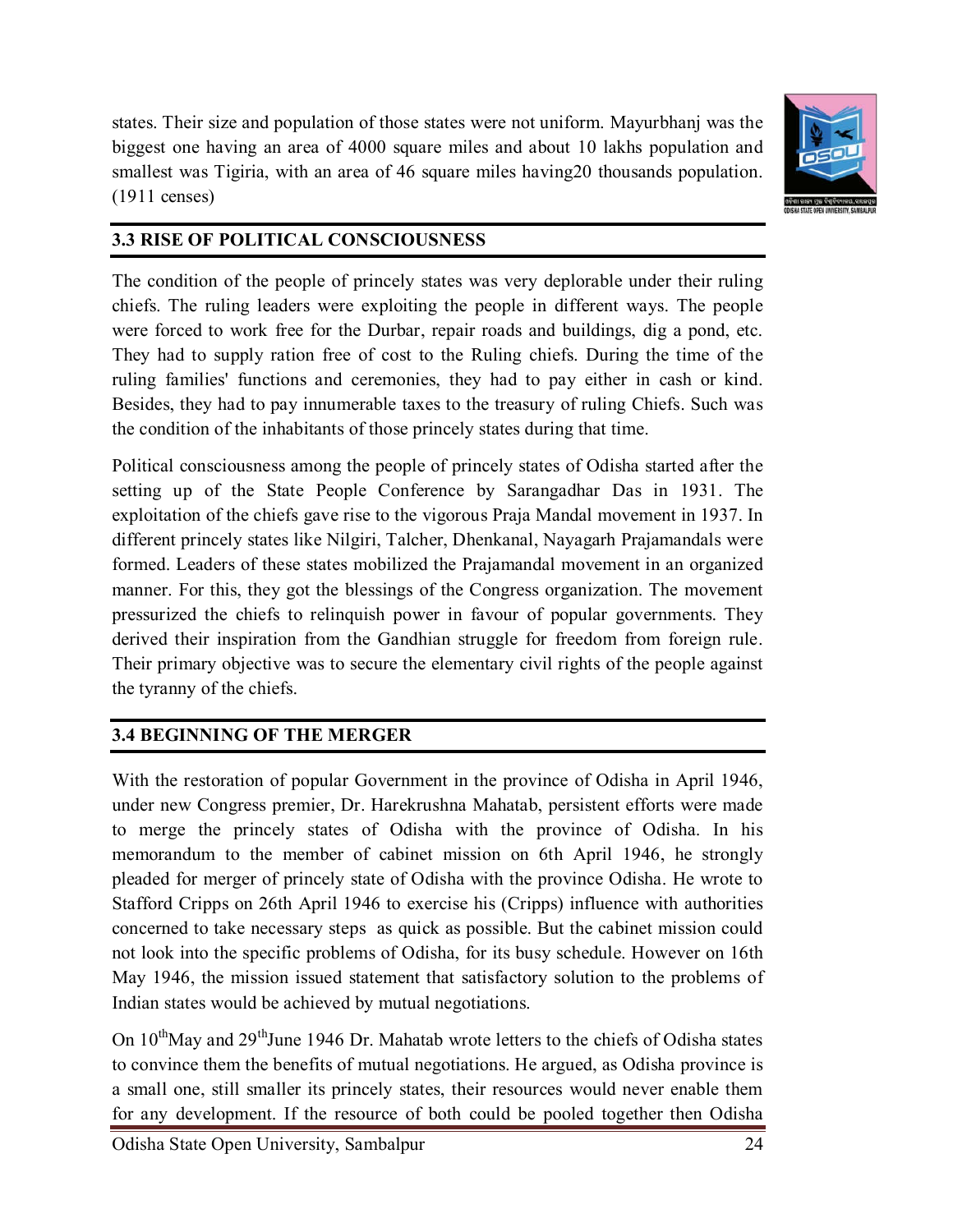would be a richest state in India. The appealed the chief of every state to come together to make an emerging Odisha. In spite of his persistence effort the rulers of the princely states paid deaf hear to his words. Still Dr.Mahatab did not give up his hope.



He continued his efforts for some good understanding with the ruling chiefs. In  $16<sup>th</sup>$ September of 1946, he met some of the chiefs of the princely states at Sambalpur in the presence of the Political Agent. In the discussion which lasted for six hours he tried to convince the chiefs for the necessity of a single administration for the larger interest of the states and the province. But the discussion did not bring any satisfactory outcome. To solve the problems of the princely states Dr. Mahatab approached the Nawab of Bhopal, the Chancellor of Chamber of Princes. But, it also went in vein. Because of maintaining of their separate identities the chiefs did not want merger of their states.

# **3.5 STAND OF PRINCELY STATES**

Despite the consistence efforts of Dr.Mahatab the rulers did not show any interest to join the province. They met in July 1946 in a conference held at Alipore and decided to from a federal union of the Chhatishgarh and Odisha states.Rajendra Narayan Singh Deo, the ruler of Patna initiated the discussion on behalf of the rulers and argued in favour of Federal Union of Chhatishgarh and Odisha states. He claimed it would be a powerful unit of the Central Government. In the conference the British resident of Eastern States Agency encouraged the rulers for such disintegrating tendencies. A special committee was formed for functioning of the federation.

Rajendra Narayan Singhdeo, the ruler of Patna state tried to establish Eastern States Union as an autonomous unit. His ideas if successful would have linked together all the princely states of Chhatishgarh and Odisha.Singhdeo went to the extent arguing that the Odisha states and Sambalpur area never formed a part of Odisha rather once formed the South Koshala territory. He was a strong protestor of amalgamation of princely states of Odisha. However Dr.Mahatab thought merger of princely states with Odisha was the only answer to the disintegrating tendency of the ruling chiefs.

The ruling chief of Chhatishgarh and Odisha except Mayurbhanj and Bastar met at the Rajkumar College of Raipur in  $1<sup>st</sup>$  August 1947 to announce the formation of Eastern States Union with its headquarters at Raigarh. They made a constitution which made provision for a premier but no legislature. As the union did not have the provision of representative government, the PrajaMandal movement continued in these states. There were serious political disturbances in all these states. Some of them occupied government office and building to form representative government on the eve of 15tht August 1947.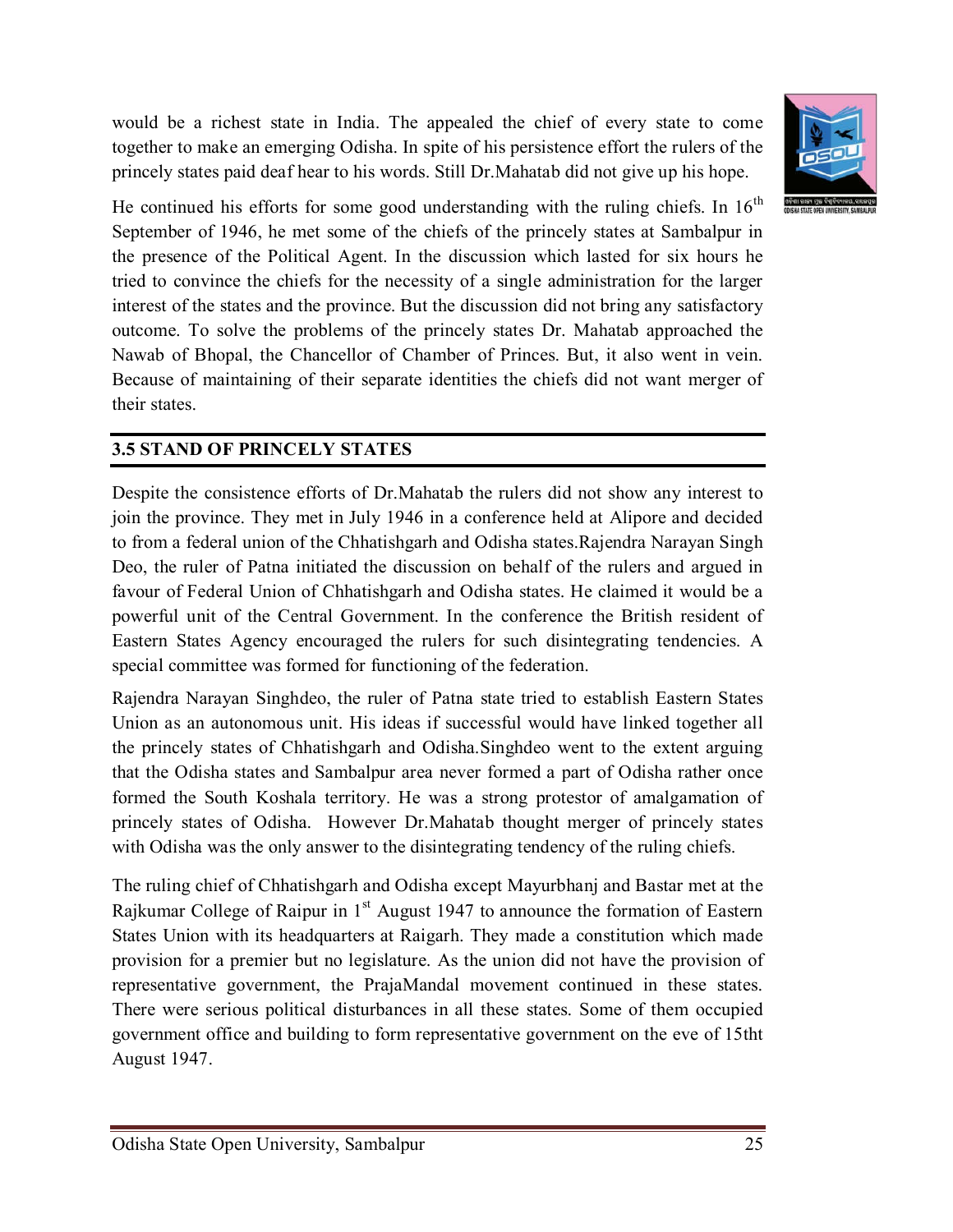# **3.6 MERGER OF NILGIRI**



The process of integration of princely states began in Odisha with the taking over of the administration of the state of Nilgiri by the Central government. It was the first state to start the Prajamandal against its autocratic ruler. It was a small state of 284 square miles in area having a population of around 73109. About 15% of the total population were Adivasis. The Prajamandal leaders of the state tried to establish a parallel government in the state. On the other hand the chief of Nilgiri tried to suppress the agitation with iron hand because his status quo was in grave danger. He deployed a special contingent of Gorkha forces with the help of Raja of Dhenkanal and started repressive measures. Again to crush the movement the Raja of instigated the Adivasis against the non Adivasis. It was alleged that Raja had motivated them against the leaders of the Praja Mandal. Dr. Mahatab, who was eagerly waiting for such an opportunity communicated the government of India to take action in this regard to check the kind of situation to spread to neighbouring states. On  $8<sup>th</sup>$  November the government of India authorised the government of Odisha to take over the administration of the state through the collector, Balasore. It was decided to take over administration of Nilgiri on 14th November 1947. The Collector of Balesore and the Revenue Minister of Odisha, Nabakrushna Choudhary were deputed to take action. Thus the operation to take possession of the state was over on the same day without any trouble. The following day a press communiqué was released to pacify the people of the disturbed state. The people of Nilgiri were assured to have a strong impartial and just administration with special consideration for the grievance of the aboriginal community of the state. Again an appeal was made to all political parties and the public bodies to extend their whole hearted support and cooperation for the welfare of the taken over state.

# **3.7 POLITICAL DEVELOPMENT**

The state government of Odisha took further initiatives to resolve the problem of other states of Odisha after taking over the administration of Nilgiri. On  $20<sup>th</sup>$ November 1947 a high level meeting was held in Delhi in which Dr. Mahatab, C.C Desai, V.P Menon, and B.D.S Bedi, regional commissioner of Sambalpur were present. In the meeting it was decided firstly not to recognize the Eastern States Union. Secondly the 'B' and 'C' class states should be asked to agree to common administration of certain subjects by the provincial government. Those subjects were communication, public health, education, excise, forests, industries, agriculture and police etc. Thirdly the ministry of government of India would call a meeting of the rulers of 'B' and 'C' class state at Cuttack in December 1947. This decision was taken with a view to preserve the unity of India. Different situations like exodus of the refugees, the attitude of the Nizam of Hyderabad and the possible encouragement of the Eastern States Union were the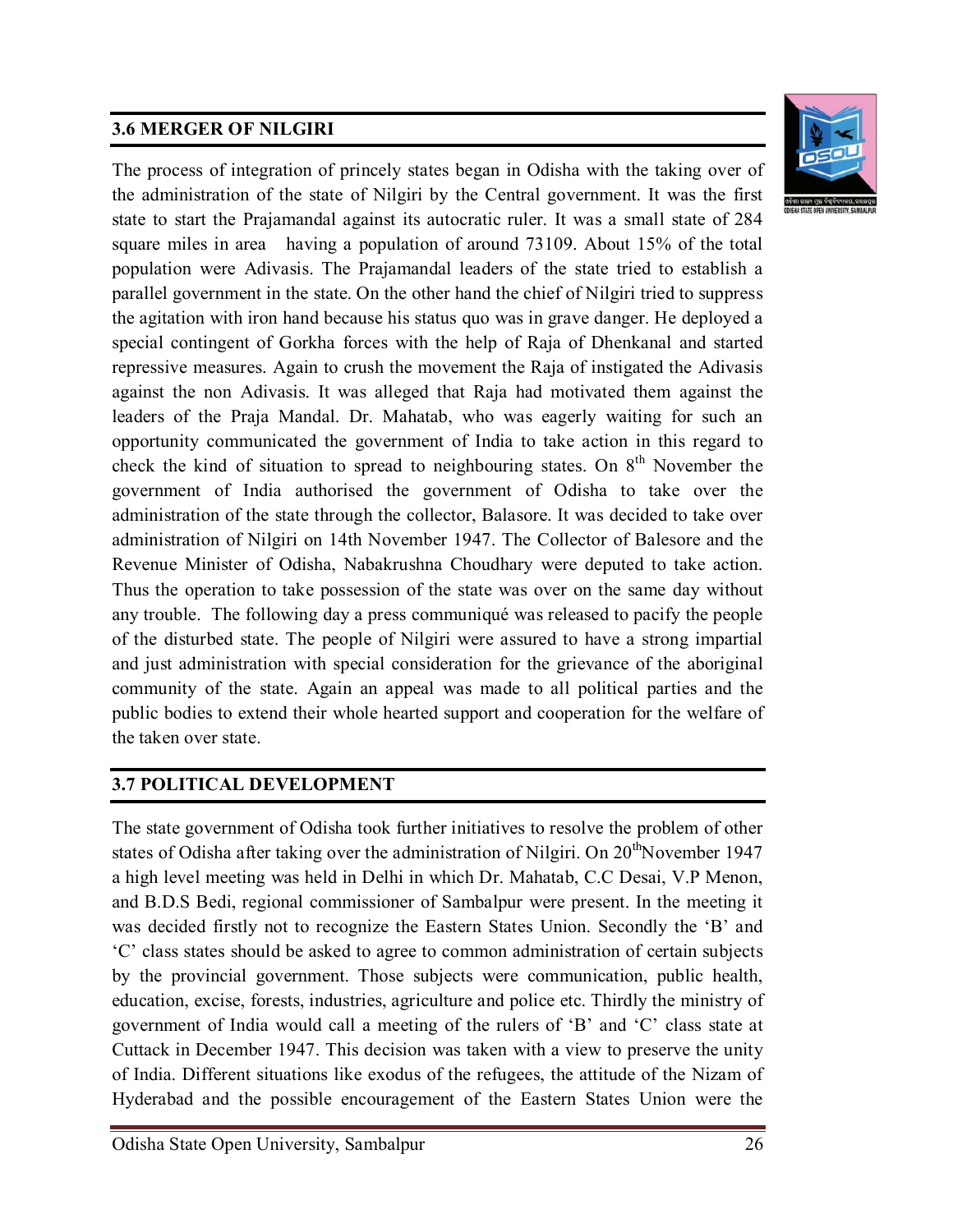threats for the disintegration of Indian union. That is why the leaders thought any deterioration of law and order situation in Odisha was to be nipped at the bud.



Regarding the idea of responsible government of the Prajamandal Movement, the central leaders thought that the organisational base of the states were not uniform. They lack political maturity and resources. Thinking of independent government for them was mere foolishness. It was therefore, necessary to hammer them together to form integral part of Odisha province. The Government of India left with no alternatives for other political consideration. The idea of Eastern States Union too was unreasonable and unsound. It was not based upon linguistic, ethical or geographical consideration. Sardar Patel was firm and free from any prejudice. Existence of any political unit where the rights of the people were ignored was beyond his imagination. Hence it was to be bound to crumble to pieces like Pakisthan before the formation of Bangladesh. Realising that, the central authorities resolved to work upon an integration of Odia speaking states with Odisha.

# **3.8 CONFERENCE AT CUTTACK**

In the morning of  $14<sup>th</sup>$  December a historic conference was held in the Raj Bhawan at Cuttack in the presence Sardar Patel, V.P.Menon, H.K.Mahatab and other members. It was inaugurated by Sardarpatel with a persuasive speech. At first he had discussion with the "B" and "C" category stateslike Athagarh, Baramba, Daspalla, Hindol, Khandpada, Kharsuan, Narasinghpur, Nilgiri, Pallhara, Rairakhol, Rampur and Talcher. Twelve members of those categories excluding three were present in that meeting. Sardar Patel explained that as those states have no resources it would be better for them to join the Odisha province. They could prosper and progress if merge with Odisha. The chiefs of states were assured of their honour and privileges even after accession to the province. They were also assured of a Privy purse, commensurating with the income of their states on the basis of an approved formula. V.P. Menon explained about the Privy Purse in detailed. The chiefs of the states realised the then situation. The rising tide of the popular agitation against feudal rule would be difficult for them to hold on to power any more. They did not want to be thrown out of their kingdom by the people and rushed to Delhi for help. On the other hand Sardar Patel made it clear that in no situation the Central government would come forward for them to help further. After such kind of persuasion,these 12 rulers signed the document for merger with the Indian dominion and the remaining three rulers could sign the document later.

The"A" class states like Bamra,Baud,Dhenkanal,Gangpur,Kalahandi, Keonjhar,Mayurbhanj,Nayagarh, Patna, Saraikela, and Sonepur met in the afternoon session of conference. The then home minister, Sardar Patel told them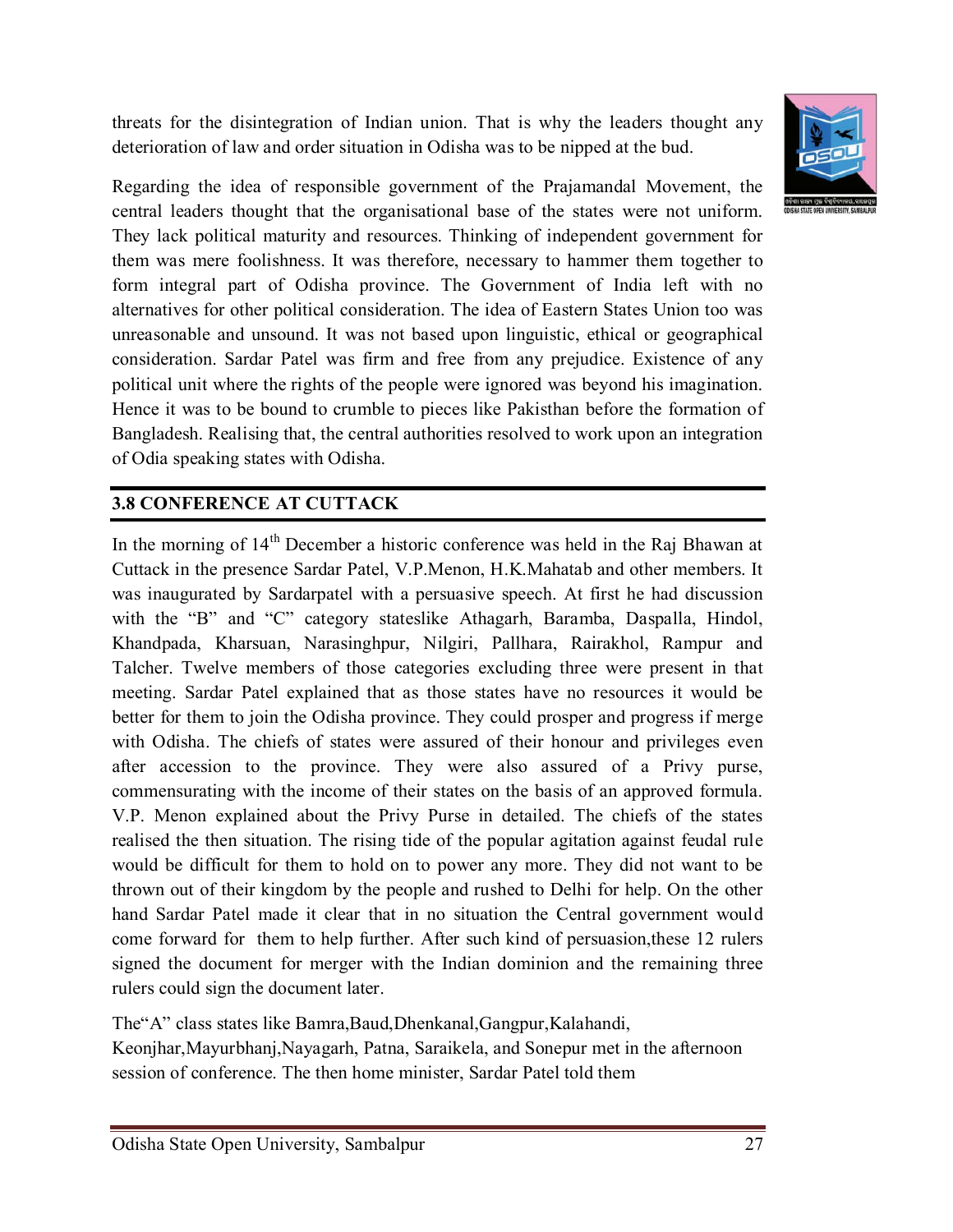*"The Odisha states were like ulcers on the body of the province and that they must either be cured eliminated. If they listened to his advice, they could be cured; otherwise they might find themselves uprooted by the people."*



Despite the threat the rulers of Patna and Kalahandi raised different issues against the merger. They sought clarifications on wide ranging subjects. They took hours to think over the issues. Still nothing could be yielded that night, except that the Raja of Dhenkanal agreed to the proposal of the merger. In the next morning Menon threatened to take military action over such states whose rulers would be unable to maintain peace. At the same time he showed soft voice regarding different demand of the rulers like succession, privy purse, private properties, personal privileges, security etc..The ruler of Mayurbhanj pointed out about his handing over of administration to the hands of the representative of the people. He expressed his inability to make commitment without consulting the ministry. It was the only state in Odisha which had not joined the Eastern States Union and had installed a popular ministry under the Prajamandal leadership. After a good deal of pressure and persuasion ten other ruling chiefs were agreed to accept the plan of merger. By the morning of  $15<sup>th</sup>$  December 1947 they signed the document of merger.It was a historic moment in the history of Odisha as well in India. A happy Sardar left Cuttack for Raipur with his team. Dr. Mahatab had every reason to feel proud over the achievement.

# **3.9 INTEGRATION OF MAYURBHANJ**

As started earlier the ruler of Mayurbhanj had transfer the power to the hand of representatives of the people. That is why it took some time to be accomplished. The popular government headed by Sarat Das made the state exchequer empty. The Maharaja and his former Dewan K.C. Niyogi, who was then a central Minister wanted integration Mayurbhanj with Odisha. Some of the leaders of the state wanted to be merged with West Bengal. But Prafulla Chandra Ghose, the then chief Minister of West Bengal turned down the proposal as ridiculous. The Maharaja with Sarat Das together handed over the administration of Mayurbhanj to the Central Government on 16<sup>th</sup>October 1948. Mr. D.V. Reges was posted as the Chief Commissioner. He again handed over Mayurbhanj to the Government of Odisha on 1st January 1949. Thus it was the last state of Odisha to be merged with Odisha.

# **3.10 MERGER OF SAREIKELA AND KHARSUAN WITH BIHAR**

The two states of Sareikela and Kharsuan became the bone of contention between the two neighbouring states of Bihar and Odisha. They deviated from their earlier decision and wanted to remain with Bihar as the communication between Saraikela-Kharsuan and Odisha province passes through Mayurbhanj. And Mayurbhanj was merged with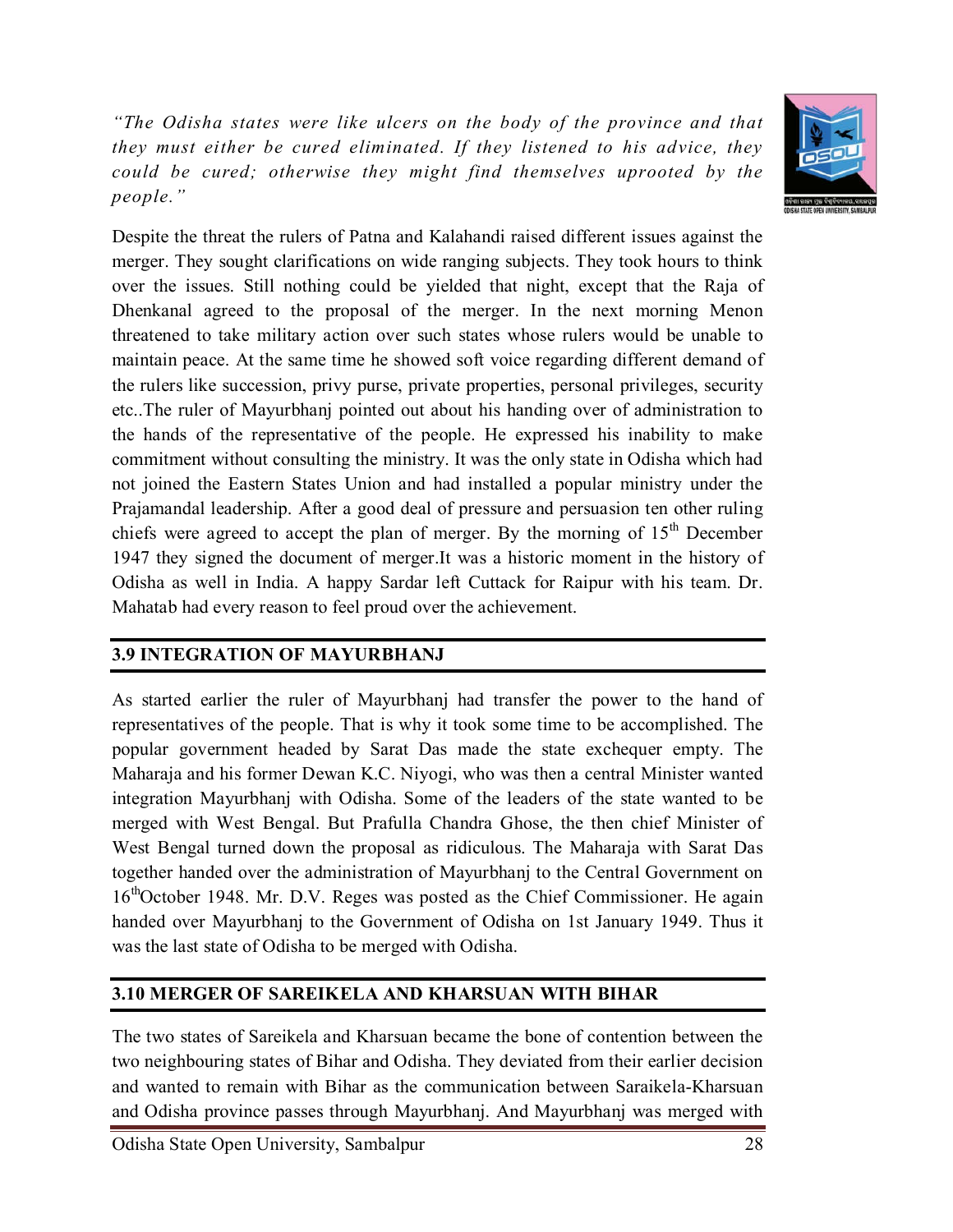

**3.12 LET US SUM UP**

Odisha in too late by the arbitration of the state ministry. Those two states were handed over to Bihar on 18th May 1948. Ultimately the 24 feudatory states of Odisha were integrated with the Odisha province for the emergence of greater Odisha.

#### **3.11 CHECK YOUR PROGRESS**

1) Discuss about the merger of princely states with the province of Odisha? ………………………………………………………………………………… ………………………………………………………………………………… ………………………………………………………………………………… ……………………………………………………………………………….. 2) What was the stand of the princely states of Odisha during the process of merger? Discuss. ………………………………………………………………………………… ………………………………………………………………………………… 3) Critically discuss the role of Dr. Harekrushna Mahatab in merger of Princely states of Odisha. ? ………………………………………………………………………………… …………………………………………………………………………………

…………………………………………………………………………………

………………………………………………………………………………..

Merger of the princely states of Odisha with the province of Odisha was a significant event in the history of Odiaha as well India. The process of merger completed with the shroud diplomacy of Sardar Patel and Dr.Harekrushna Mahatab. They could thwart the disintegrating tendency of some leaders like Rajendra Narayan Singh Deo to form Eastern States Union. Somehow the close linguistic and cultural affinity between the states and the province remained intact, with the merger of the princely states with effect from 1st January 1948. Mayurbhanj was the last state to be merged with the province. But unfortunately Kharsuan and Saraikela joined Bihar by charging their earlier mind-set to merge with Odisha. Thus Odisha became a complete province with the merger of the princely states.